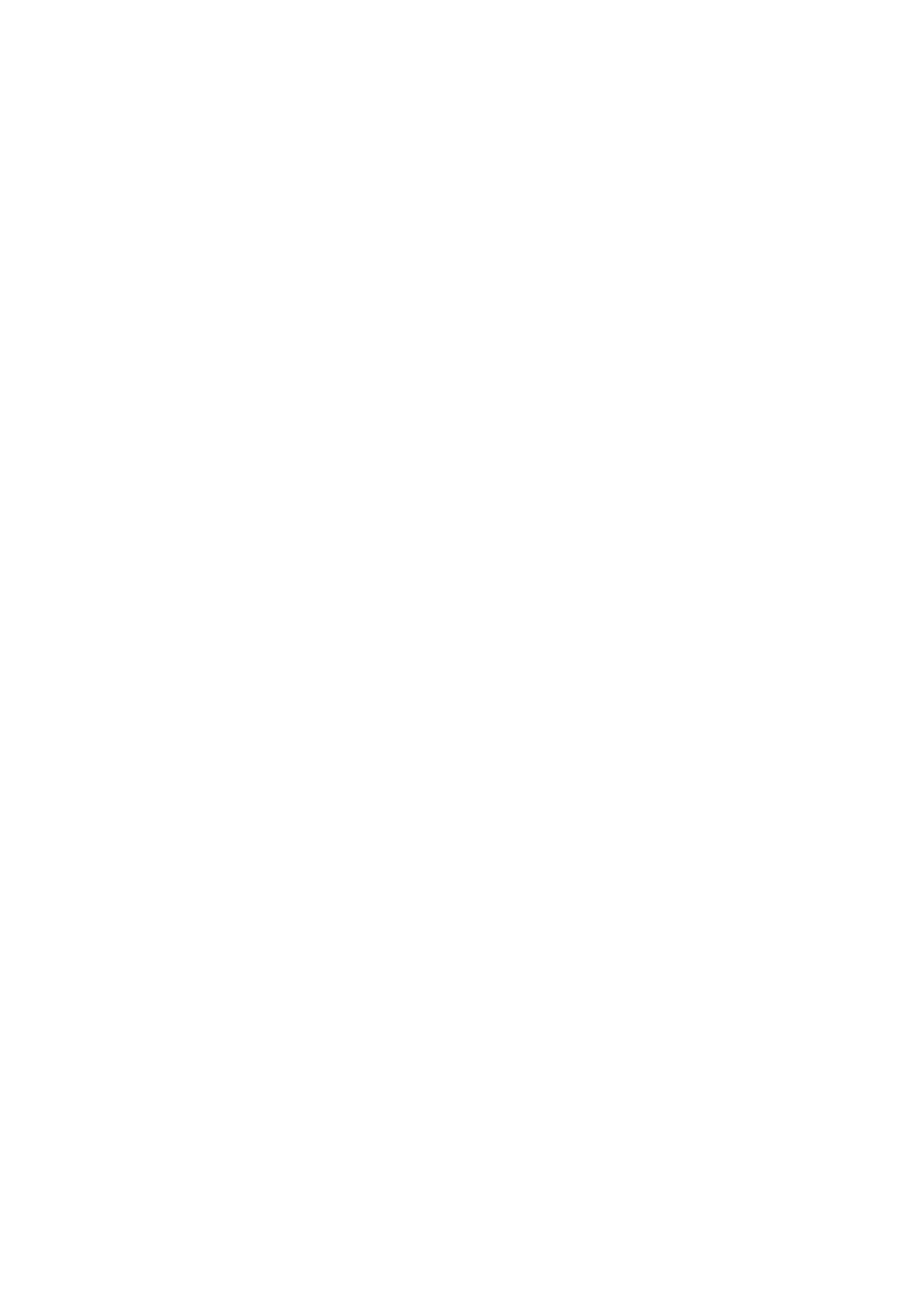The Working Papers of the Basel Committee on Banking Supervision contain analysis carried out by experts of the Basel Committee or its working groups. They may also reflect work carried out by one or more member institutions or by its Secretariat. The subjects of the Working Papers are of topical interest to supervisors and are technical in character. The views expressed in the Working Papers are those of their authors and do not represent the official views of the Basel Committee, its member institutions or the BIS.

Requests for copies of publications, or for additions/changes to the mailing list, should be sent to:

Bank for International Settlements Press & Communications CH-4002 Basel, Switzerland

E-mail: [publications@bis.org](mailto:publications@bis.org) Fax: +41 61 280 9100 and +41 61 280 8100

© *Bank for International Settlements 2009. All rights reserved. Brief excerpts may be reproduced or translated provided the source is stated.* 

ISSN: 1561-8854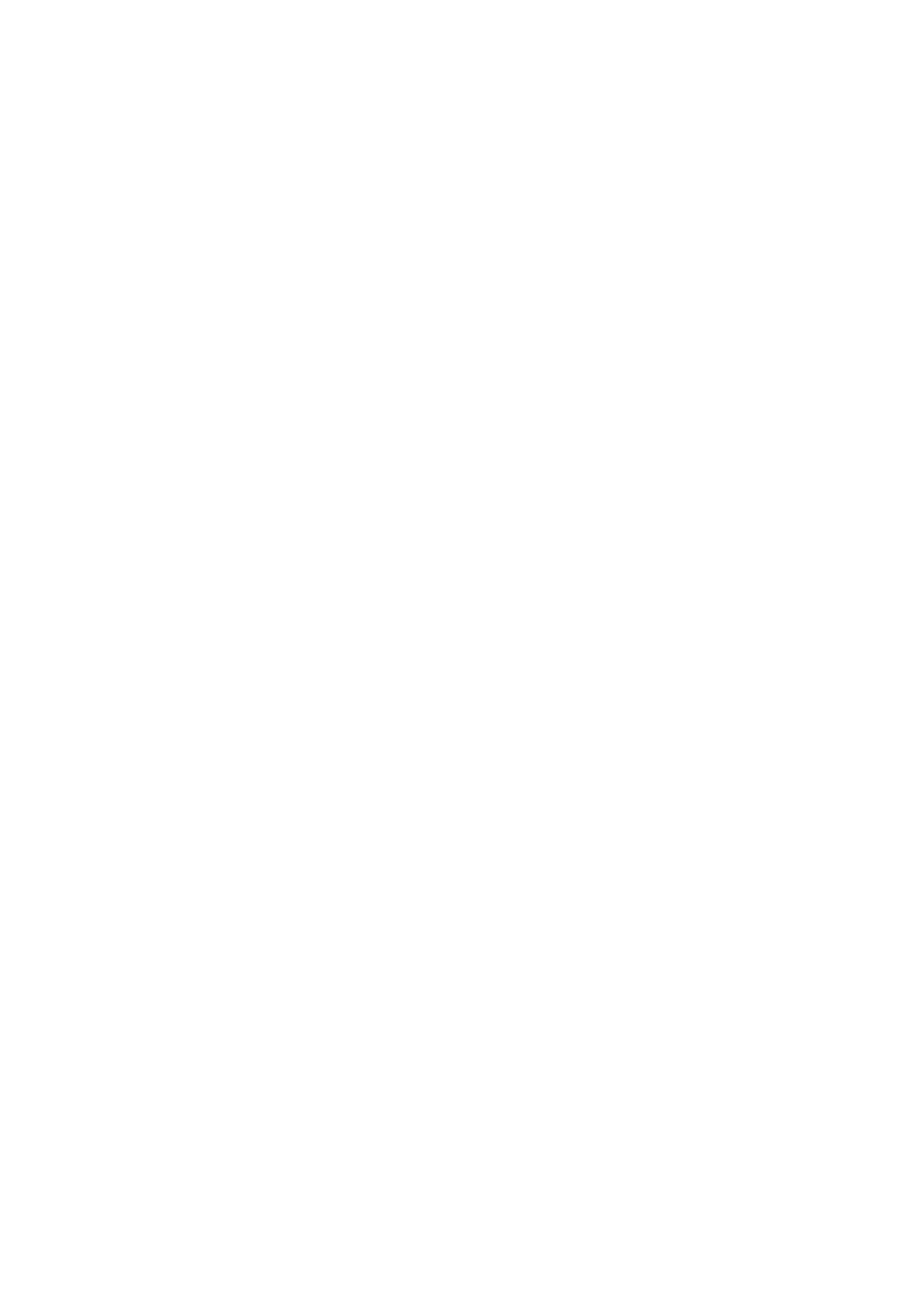# **Contents**

| 1 <sub>1</sub>   |                                                                                        |  |  |  |
|------------------|----------------------------------------------------------------------------------------|--|--|--|
| 2.               | Conceptual issues: Distinctions and relationships between market and credit risk6      |  |  |  |
| 3.               | Aggregation issues: Diversification versus compounding between market and              |  |  |  |
|                  |                                                                                        |  |  |  |
|                  |                                                                                        |  |  |  |
|                  |                                                                                        |  |  |  |
| $\overline{4}$ . | Liquidity issues: The role of the liquidity horizon for the interaction between market |  |  |  |
| 5 <sub>1</sub>   |                                                                                        |  |  |  |
|                  |                                                                                        |  |  |  |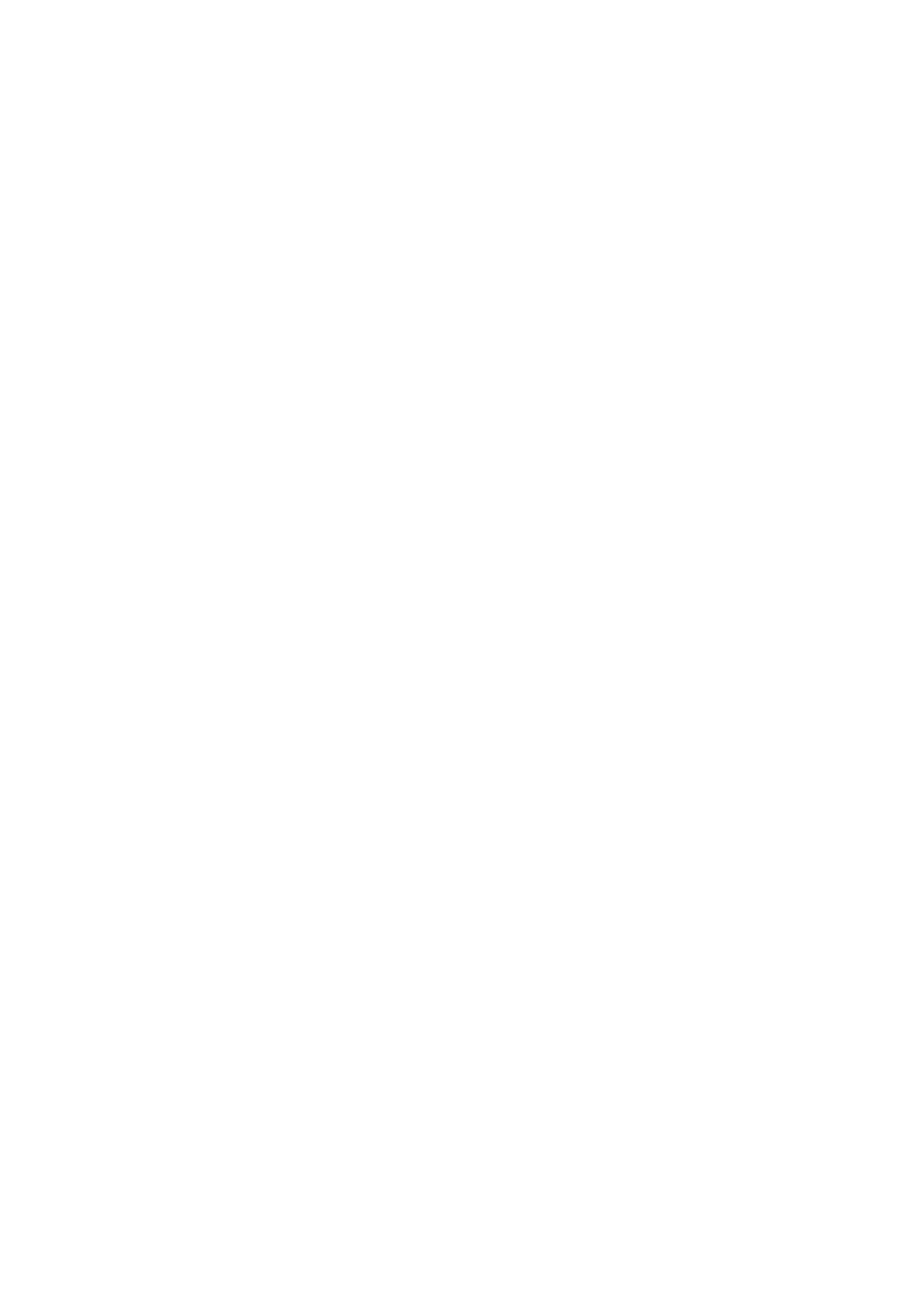# **Research Task Force Working Group on the Interaction of Market and Credit Risk of the Basel Committee on Banking Supervision**

#### **Chairman: Mr Philipp Hartmann, European Central Bank, Frankfurt**

| Mr David Aikman            | Bank of England, London                                                                                 |
|----------------------------|---------------------------------------------------------------------------------------------------------|
| Mr Per Åsberg Sommar       | Sveriges Riksbank, Stockholm                                                                            |
| Mr Ivan Alves              | European Central Bank, Frankfurt                                                                        |
| Mr Vincent Baritsch        | Financial Services Authority, London                                                                    |
| Ms Virginie Coudert        | Bank of France, Paris                                                                                   |
| Mr Sylvain Cuenot          | French Banking Commission, Paris                                                                        |
| Mr Mathias Drehmann        | Bank for International Settlements, Basel                                                               |
| Mr Klaus Düllmann          | Deutsche Bundesbank, Frankfurt                                                                          |
| Mr Gary Dunn               | Financial Services Authority, London                                                                    |
| Ms Simonetta Iannotti      | Bank of Italy, Rome                                                                                     |
| Ms Wenying Jiangli         | Federal Deposit Insurance Corporation, Washington, DC                                                   |
| Mr Gabriel Jimenez         | Bank of Spain, Madrid                                                                                   |
| Mr Shun Kobayashi          | Bank of Japan, Tokyo                                                                                    |
| Mr Paul Kupiec             | Federal Deposit Insurance Corporation, Washington, DC                                                   |
| Mr Clément Martin          | French Banking Commission, Paris                                                                        |
| Ms Nancy Masschelein       | National Bank of Belgium, Brussels                                                                      |
| <b>Mr Matthew Pritsker</b> | Board of Governors of the Federal Reserve System, Washington, DC                                        |
| Mr Burkhard Raunig         | Austrian National Bank, Vienna                                                                          |
| Mr Peter Raupach           | Deutsche Bundesbank, Frankfurt                                                                          |
| Mr Martin Scheicher        | European Central Bank, Frankfurt                                                                        |
| Mr Til Schuermann          | Federal Reserve Bank of New York, New York                                                              |
| Mr Akhtarur Siddique       | Office of the Comptroller of the Currency, Washington, DC                                               |
| Mr Martin Summer           | Austrian National Bank, Vienna                                                                          |
| Mr Kostas Tsatsaronis      | Bank for International Settlements, Basel                                                               |
| Mr Jürgen Willemsen        | The Netherlands Bank, Amsterdam                                                                         |
| Mr Hiroaki Kuwahara        | Secretariat of the Basel Committee on Banking Supervision, Bank for<br>International Settlements, Basel |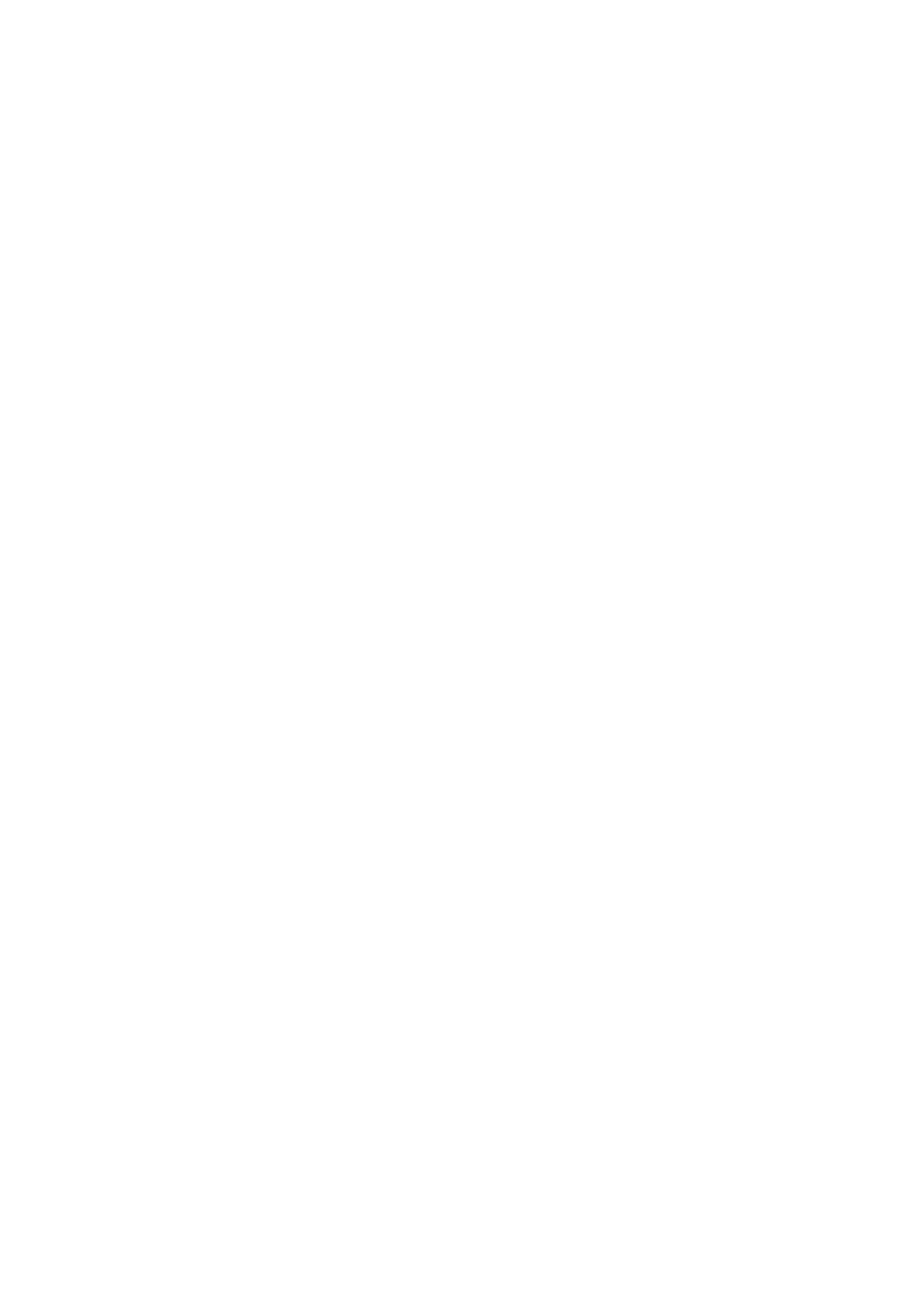# **Executive summary**

For many reasons, both historical and practical, market and credit risk have often been treated as if they are unrelated sources of risk: the risk types have been measured separately, managed separately, and economic capital against each risk type has been assessed separately. The development of credit risk transfer markets and the moves to mark-to-market accounting for portions of held-to-maturity banking book positions, however, have blurred distinctions between them and raise questions regarding approaches that treat the two types of risks separately. Market participants have argued that there are significant diversification benefits to be reaped from the integrated measurement and management of market and credit risks. The recent financial crisis, however, has illustrated how the two risks may reinforce each other and that in such stress situations illiquidity can worsen losses further. From a supervisory perspective, these developments raise important questions related to how the two types of risks can be defined and what relationships exist between them, how they should be aggregated and how precisely their joint risk is measured, what role liquidity plays in their interaction and under what conditions securitisation – as one driver of the above developments – can work as a risk management approach.

Against this background, but before the start of the ongoing financial crisis, the Basel Committee on Banking Supervision established a working group under its Research Task Force to study the interaction of market and credit risk (the **IMCR group**). The group's mandate was to undertake research that contributes to the understanding of the interaction between market and credit risk in the context of risk measurement and management. Working group members' research efforts are documented in a number of individual and jointly authored working papers that are available from the authors or their home institutions. This paper summarises the findings of the IMCR group's efforts, focusing on the main lessons for supervisors and on the answers to the questions mentioned above. Many of the projects were underway or largely completed prior to the crisis that began in August 2007. Even though many issues that have become apparent since its start are not directly reflected in the group's research agenda, the paper highlights the aspects of the findings that are particularly relevant for it, for example by contributing to the understanding of its causes and propagation mechanisms. This "Findings" paper is organised around four related sets of conclusions.

The first set of conclusions deals with **conceptual distinctions and empirical relationships** between market and credit risk. Market risk and credit risk are often distinguished by identifying the latter with (actual or expected) default. (A straightforward way to define default is the failure to meet a contractually pre-determined obligation.) As the same economic factors tend to affect both types of risk, drawing a clear distinction between them in practical risk measurement and management is, however, very difficult. Even if distinct factors could be separately associated with the two types of risk, the factors often interact significantly in determining asset values, and therefore risk measurement and management needs to explicitly account for their joint influence. In practice, market and credit risk are often distinguished in relatively simple ways on the basis of instruments, market liquidity. accounting treatments or holding periods. Care should be exercised to ensure that such pragmatic distinctions do not lead risk managers to ignore important risks that emanate from the interactions between market and credit risk.

The important interactions between market and credit risk and their form lead to the second set of conclusions, which summarises some central research results by the IMCR group.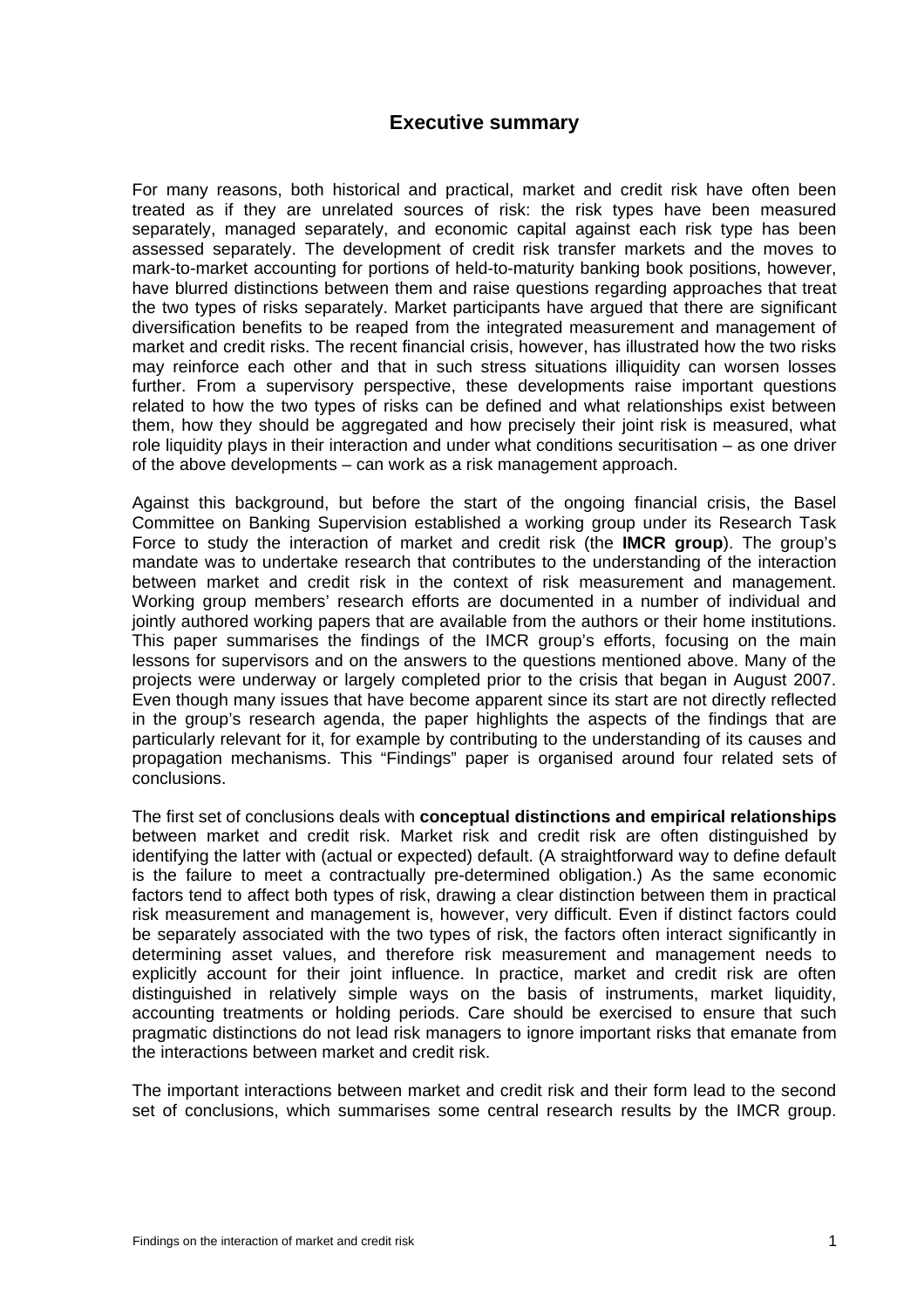These concern errors in **aggregating the two types of risk** and the issue of whether diversification benefits can be identified.<sup>[1](#page-9-0)</sup> Ideally, an integrated risk modelling approach would be preferable to account for material interactions between market and credit risk. This requires, inter alia, that all gains and losses are captured in a consistent way across the two types of risk. Compared to approaches often encountered in practice, adjustments may be necessary, for example to not only consider losses on held-to-maturity loan portfolios but also (interest) earnings. Moreover, in certain portfolios market and credit risk are related in a non-linear way. Since this means that they are inextricably linked, conventional approaches that estimate each risk type separately and then aggregate them (such as "top-down" risk aggregation approaches), which are widely used in the industry, may lead to sizable biases in overall risk estimates. For example adding the separately estimated risk components may not be conservative, as often thought, because non-linear interactions may lead to compounding effects.<sup>[2](#page-9-1)</sup> Examples of positions in which such compounding effects may be present include foreign currency loans, adjustable rate loans (including sub-prime mortgage loans) or matching long and short positions in OTC derivatives. There may also be cases in which diversification benefits are underestimated. On balance, the IMCR results suggest a rather "cautionary tale". Claims about the presence of diversification benefits between market and credit risk should be regarded with great caution if they are not derived from an integrated ("bottom-up") approach.

Successful management of market and credit risk often relies on liquid markets to hedge risks and unwind positions, as the ongoing financial crisis has abundantly illustrated. Therefore, the third set of conclusions addresses the role of market **liquidity** for the relationships between market and credit risk. (Other liquidity concepts such as funding liquidity were not considered by the IMCR group.) Liquidity conditions interact with market risk and credit risk through the horizon over which assets can be liquidated. In particular, deteriorating market liquidity often forces banks to lengthen the horizon over which they can execute their risk management strategies. As this time horizon lengthens, overall risk exposures increase, as does the contribution of credit risk relative to market risk. The liquidity of traded products can vary substantially over time and in unpredictable ways. Theoretical IMCR research indicates that such liquidity fluctuations, all else equal, should have a larger impact on prices of products with greater credit risk. Conversely, as the current financial crisis illustrates, valuation uncertainties or other shocks that enhance actual or perceived credit risks can have adverse effects on liquidity and put in motion a downward spiral between market prices and liquidity of traded credit products (see for example the case of tranches from collateralised debt obligations based on sub-prime loans).

**Securitisation** transforms credit risk into market risk by pooling loans and issuing tradable claims against the pool. It is a risk management and funding tool that relies on the liquidity of primary markets for placing asset-backed securities. The final set of conclusions selects a few research results relating to securitisation in this sense, without addressing many of the other problems currently discussed in this area. Securitisation offers potential benefits by allowing banks to focus on intermediation and (only) selected risk bearing to better manage their loan portfolios. The current financial crisis has, however, demonstrated problems that can arise in securitisation. Work undertaken by members of the IMCR group illustrates that widespread mis-pricing and distorted investments can occur if the incentives of underwriting banks and investors are improperly aligned. As a consequence the markets for risk sharing

<span id="page-9-0"></span><sup>1</sup> Diversification in this context is taken to mean that the overall risk is lower than the sum of the separately measured different risk components.

<span id="page-9-1"></span><sup>2</sup> Compounding describes a situation in which the overall risk is greater than the sum of the separately measured different risk components.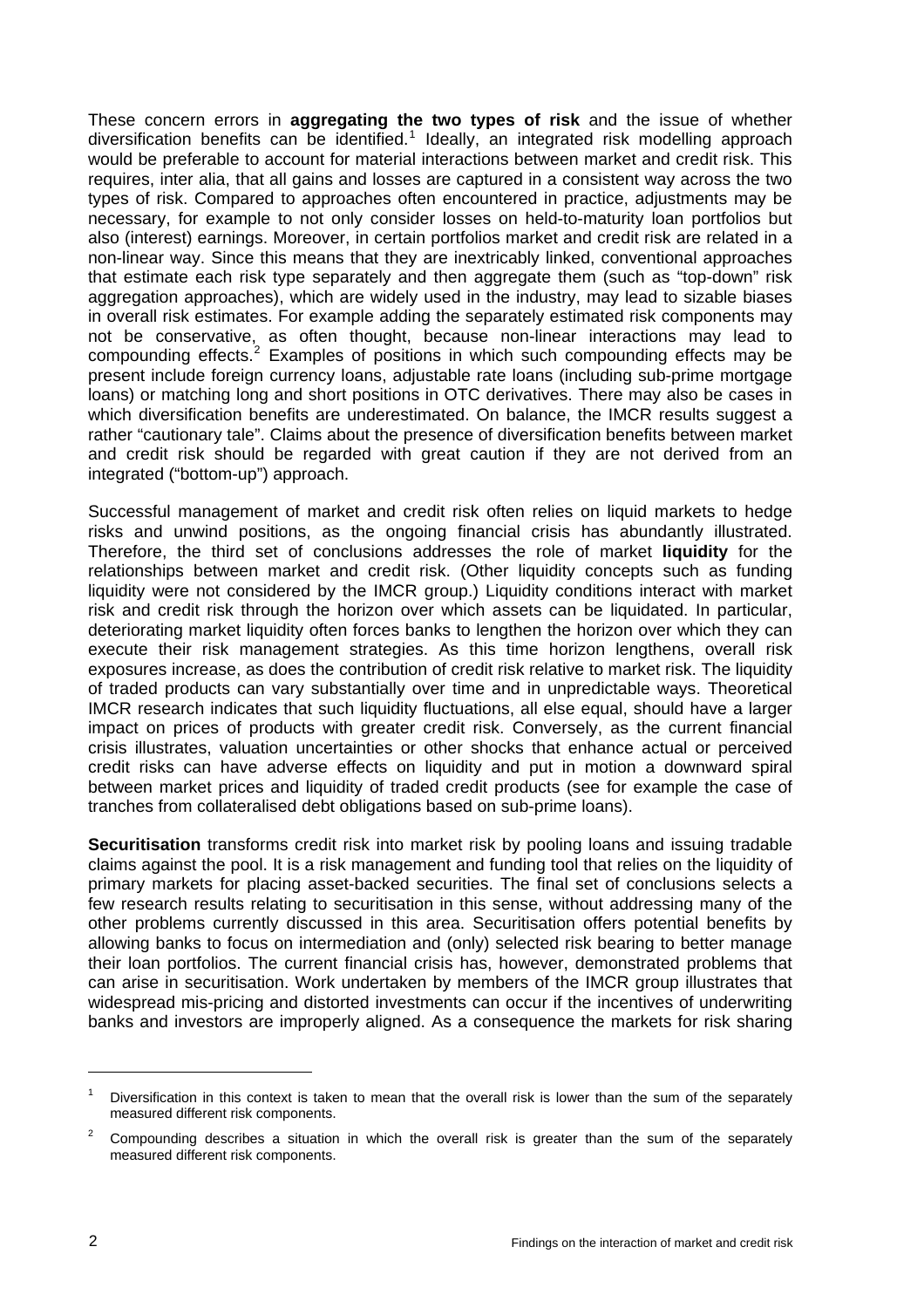and funding can become illiquid, exposing the banks to significant risks. Insufficient knowledge about pricing parameters, such as credit correlations, further increase the risks associated with risk management strategies that rely on securitisation.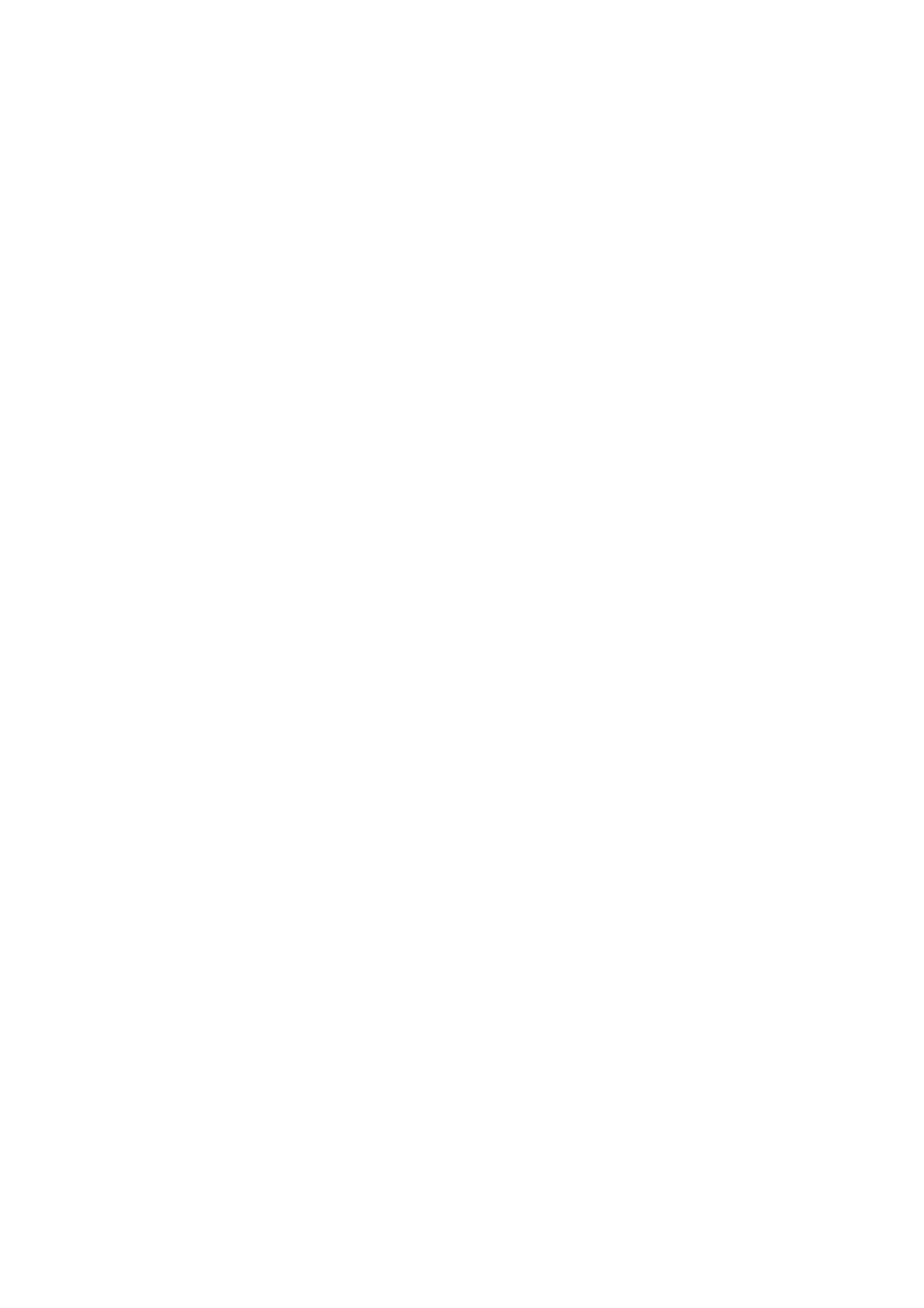# <span id="page-12-0"></span>**Findings on the interaction of market and credit risk**

# **1. Introduction**

For many reasons, both historical and practical, market and credit risks have often been treated as if they are unrelated sources of risk: the risk types have been measured separately, managed separately, and economic capital against each risk type has been assessed separately. The development of credit risk transfer markets and the moves to mark-to-market accounting for portions of held-to-maturity banking book positions, however, have blurred distinctions between them and raise questions regarding approaches that treat the two types of risk separately. Market participants have argued that there are significant diversification benefits to be reaped from the integrated measurement and management of market and credit risks. The recent financial crisis, however, has illustrated how the two risks may reinforce each other and generate large losses if not managed jointly in the appropriate fashion. It has also illustrated the significant role that illiquidity can play in such stress situations.

From a supervisory perspective, these developments raise important questions. Can one usefully define and distinguish the two forms of risk? What relationships exist between them? Are present risk management and aggregation approaches precise in measuring and managing their combined risk? How should risk aggregation within the economic capital framework recognise the links between the two risk categories? How should regulation and supervision account for these relationships? What role does market liquidity play in the interaction of them? Finally, given the importance of securitisation for the developments described above, what are the conditions under which this bank risk management and funding tool can deliver its main benefits?

Against this background, but before the start of the ongoing financial crisis, the Basel Committee on Banking Supervision established a working group under its Research Task Force to study the interaction of market and credit risk (the IMCR group). The mandate of the group was to conduct research that would lead to an improved understanding of the interaction between market and credit risk and how this interaction is related to risk measurement and management.

The IMCR group operated between 2006 and 2008. Working group members studied many specific issues related to the interaction of market and credit risk and their research efforts are documented in a number of individual and jointly authored working papers.<sup>[3](#page-12-1)</sup> The papers are available from the authors themselves or their sponsoring institutions. The group also held a public conference in December 2007, which featured a selection of its own projects, academic and industry contributions, and kept it abreast of relevant risk management developments in the banking sector. $4$ 

 $\overline{a}$ 

<span id="page-12-1"></span><sup>3</sup> These papers are Alessandri and Drehmann (2007), Åsberg and Shahnazarian (2008), Breuer et al (2008), Cuenot et al (2006), Drehmann et al (2008), Fiori and Iannotti (2008), Guo et al (2007), Hasan et al (2009), Jiangli et al (2007), Kobayashi (2007), Kobayashi et al (2008), Kupiec (2007), Masschelein and Tsatsaronis (2008, 2009), Raunig and Scheicher (2008), Scheicher (2006) and Tarashev and Zhu (2008).

<span id="page-12-2"></span><sup>4</sup> The conference was hosted by the Deutsche Bundesbank in Berlin, Germany. The program and the presented papers are available for downloading at

[http://www.bundesbank.de/vfz/vfz\\_konferenzen\\_2007.en.php#interaction](http://www.bundesbank.de/vfz/vfz_konferenzen_2007.en.php#interaction).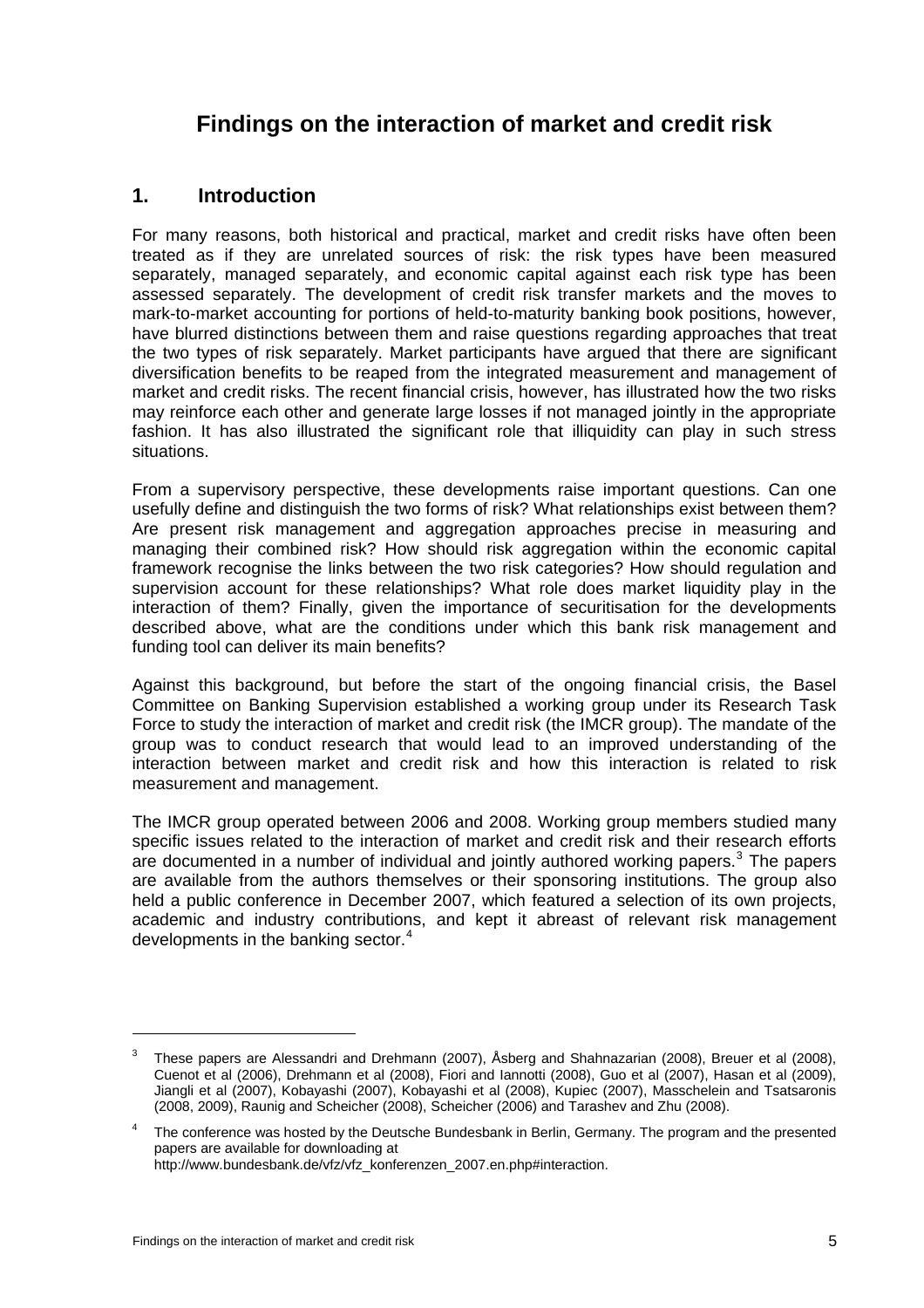<span id="page-13-0"></span>This paper summarises the main findings of the IMCR group. In so doing, it focuses on the answers to the questions mentioned above, which have emerged from the group's different streams of work. It is organised around four related sets of conclusions. The first set of conclusions deals with some conceptual issues, in particular regarding the distinction between market and credit risk. They lead to the second set of conclusions, which summarises some central research results of the group. These concern problems in aggregating the two types of risk and whether diversification effects can be identified. The third set of conclusions addresses the role of market liquidity for the relationships between market and credit risk. The final set of conclusions involves selected results related to securitisation. Even though the bulk of the work was already completed before the onset of the current financial crisis, the report highlights the aspects of the group's findings that are particularly relevant for it, for example by contributing to the understanding of its causes and propagation mechanisms.

# **2. Conceptual issues: Distinctions and relationships between market and credit risk**

*Market risk and credit risk can be distinguished on the basis of identifying the latter with (actual or expected) default. A straightforward way to define default is the failure to meet a contractually pre-determined obligation. As the same economic*  factors tend to affect both types of risk, drawing a clear distinction between them in practical risk measurement and management is, however, very difficult. Even if *distinct factors could be separately associated with the two types of risk, they often interact significantly in determining asset values, and therefore risk measurement*  and management needs to explicitly account for their joint influence. In practice, *market and credit risk are often distinguished in relatively simple ways on the basis of instruments, market liquidity, accounting treatments or holding periods. Care should be exercised to ensure that such pragmatic distinctions do not lead risk managers to ignore important risks that emanate from the interactions between market and credit risk.* 

Economic risk, as contrasted with operational or legal risk, for banks refers to uncertainty about the future (economic as opposed to accounting) value of assets and liabilities. Very often distinctions are made between market and credit components of economic risk and their respective risk drivers.

In fact, market and credit risk can be distinguished by relating the latter to some notion of default, be it the actual occurrence of default or changes in the expectations about the probability of default. A straightforward way to define default is the non-delivery of a contractual obligation by the obligor counterparty. Starting from this view on credit risk, market risk can then be described as fluctuations in value (or expectations about future fluctuations) that relate to changes in relative prices (such as exchange rates, commodity

A selection of these papers is currently considered for a special issue of the *Journal of Banking and Finance*. Some of the papers have also been issued as Bundesbank discussion papers (see [http://www.bundesbank.de/vfz/vfz\\_diskussionspapiere\\_2008.en.php](http://www.bundesbank.de/vfz/vfz_diskussionspapiere_2008.en.php)).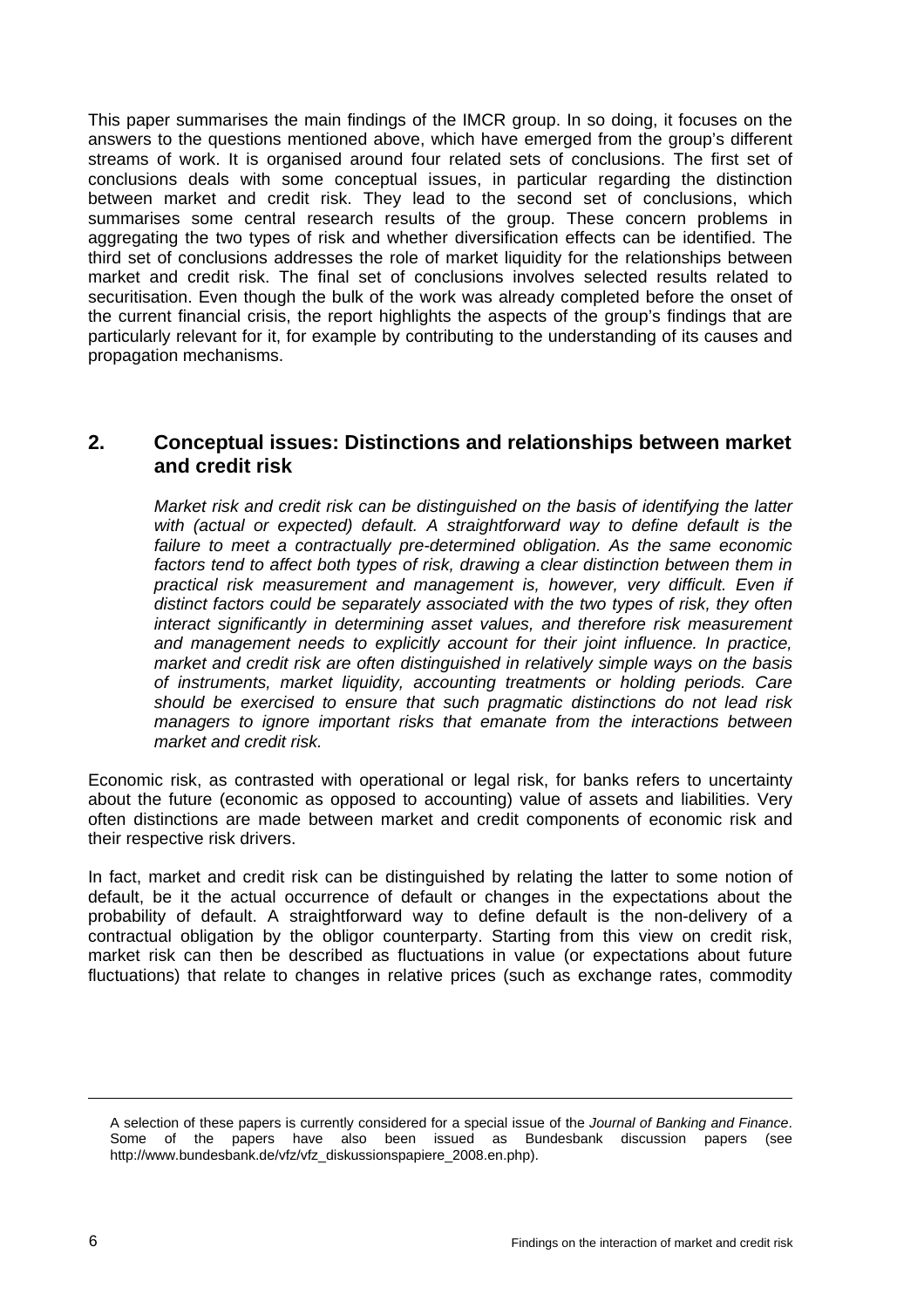prices, etc), in the discount factor (ie interest rates and risk premia) or in the level of cash flows, which are not nominally pre-determined by contract.<sup>[5](#page-14-0)</sup>

This (and other) distinction(s) should not be overstated, however, as default may be affected by fluctuations in asset prices.<sup>[6](#page-14-1)</sup> Market and credit risk tend to be driven by the same economic factors. For example, stock and bond values both change with the macroeconomic environment, shifts in general asset prices (including the yield curve) and specific business prospects, managements and capital structures of the companies concerned. Still, the effect of each of these factors on a firm's stock price will typically be different from its effect on the firm's bond price.

The identification of common risk drivers foreshadows important interactions between market and credit risk. As a consequence, it is very difficult to distinguish these two risks clearly in practical risk measurement and management. Even in cases when each risk can be associated with different risk drivers these may be correlated. In some situations models that treat market and credit risk as independent may be adequate whereas in other situations accurate risk measurement will require that the joint influence of common or correlated risk drivers be explicitly recognised when measuring these risks. Research of the IMCR group provides evidence for these interactions both at the "macro" level of the economy as a whole and at the "micro" level of the sensitivity of individual bank risk to different risk drivers.

At a "macro" level, empirical results from research conducted by group members highlight dynamic aspects of linkages between market and credit risk. Correlations between macroeconomic variables and asset prices reflecting the impact of interest rates, default rates and charge-offs, equity prices, and prices of default-sensitive instruments are significant from both a statistical and an economic point of view.<sup>[7](#page-14-2)</sup> Furthermore, the interactions between these variables become more apparent when examined through their dynamic responses to different shocks. For instance, empirical results for Italy suggest that a shock in the short-term interest rate (as caused, for example, by a tightening of monetary policy) has a larger effect on firm default rates when the credit risk model accounts for feedback from interest rates on equity prices and other proxies of market risk. $8$ 

<span id="page-14-0"></span><sup>5</sup> For illustration the criterion of pre-determined or open-ended cash flows can be applied to some standard financial instruments. According to it, an investment in stocks represents only market risk because dividends are not pre-determined by contract. By contrast, holdings of bonds issued by the same company would be subject to credit (and market) risk because the timing of the repayment of coupon and principal amounts is specified in the contract. Masschelein and Tsatsaronis (2009) present a more comprehensive discussion of these points and illustrate the relative importance to distinguish between the two components in the context of a list of common financial instruments.

Another often mentioned distinction between the two types of risk relates to aspects of the distributions used. It is said that credit risks are characterised by skewed distributions and jumps in underlying risk drivers. It happens, however, that interest rate and equity options – instruments typically more associated with market risks – exhibit similar features, such as volatility skew and jumps.

<span id="page-14-1"></span><sup>6</sup> Cuenot et al (2006) also raise points about the difficulty to distinguish between market and credit risk.

<span id="page-14-2"></span><sup>7</sup> See Hasan et al (2009). They also examine interactions between risk factors in terms of the risk profile of individual institutions. They find evidence of significant cross-factor influences affecting the risk of individual banks as reflected in the conditional volatility of their share prices. Åsberg and Shahnazarian (2008) estimate the relationship between three macroeconomic factors (short term interest rate, consumer price index, industrial production) and the aggregate default probability for Swedish listed companies. They show that the interest rate has a significant positive impact on the default probability for companies.

<span id="page-14-3"></span><sup>8</sup> See Fiori and Iannotti (2008), who examine these interactions in a factor augmented vector auto-regression (FAVAR) model incorporating a large number of macroeconomic and financial variables for the Italian economy. The estimated responses of sectoral corporate default rates to a 50 basis points increase in the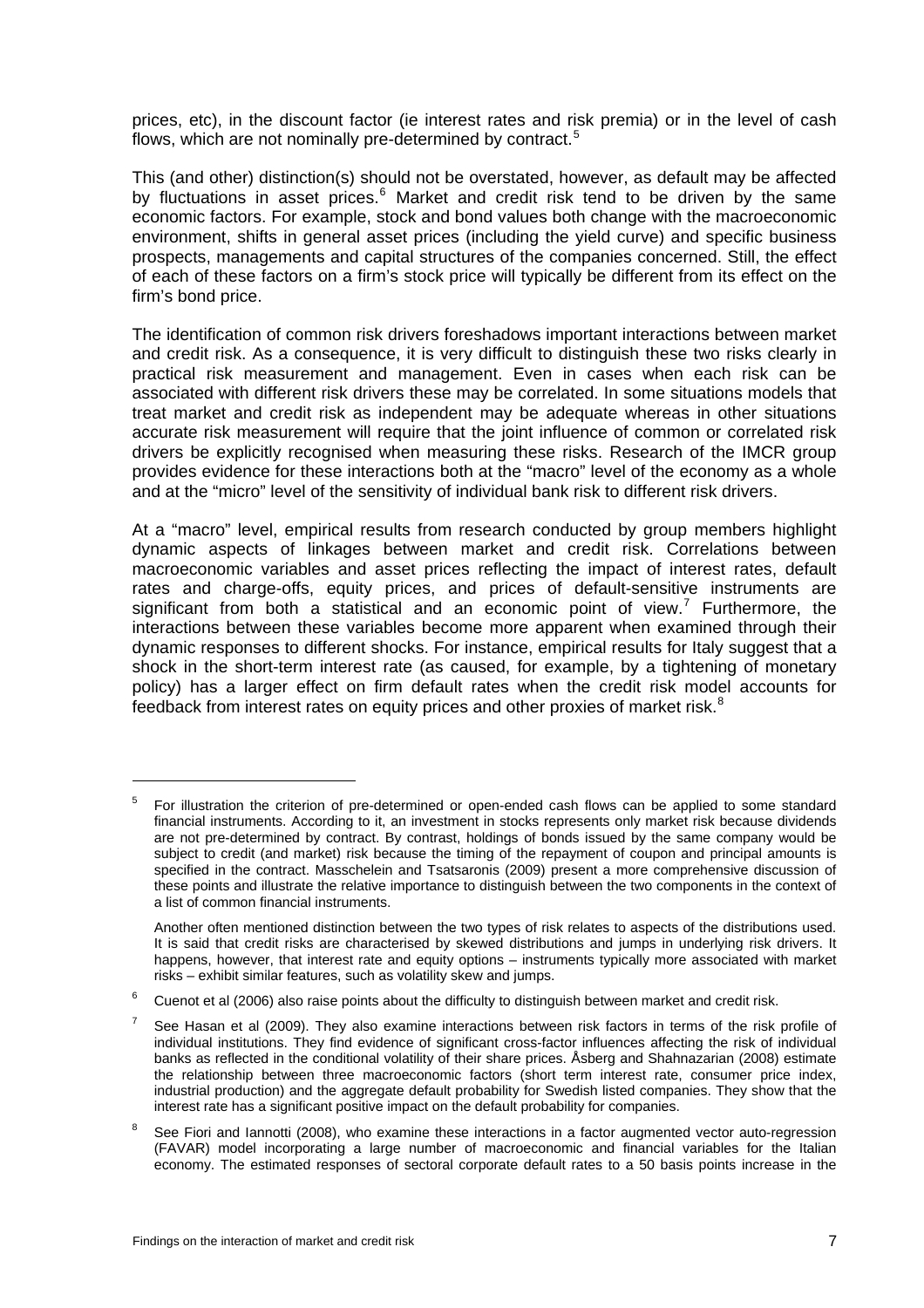At the "micro" level, a study of the IMCR group of the relationship between credit default swap (CDS) spreads and equity prices provides evidence consistent with the hypothesis that market and credit risks emerge from similar risk drivers. The study finds a close positive correlation between the risks of CDS portfolios and equity portfolios for the same companies.<sup>[9](#page-15-0)</sup>

The prior analysis that identifies common risk drivers and strong interactions among market and credit risk measures suggests some caution towards simple ways to distinguish the two types of risk on the basis of specific characteristics of exposures. First, little distinction can be made on the basis of the identity of instruments. While exposure profiles of some instruments may be predominantly composed of market or credit risk, there are many assets that combine elements of both types of risk. Second, separating the two on the basis of the existence of liquid markets is problematic. Tradable assets are often treated as being mainly subject to market risk. This method of identification may mask important features of credit risk in that few models explicitly account for the risk that market liquidity conditions may change and inhibit the ability to hedge or trade a position (see Section 4). What was once identified as a liquid tradable position perceived to be predominantly subject to market risk may become a held-to-maturity position with a risk profile dominated by credit risk.<sup>[10](#page-15-1)</sup> Third, accounting treatments may also not be a reliable way to distinguish between market and credit risk, as for example the fair-value accounting option can be used for loan portfolios and more frequently traded credit instruments tend to be marked-to-market.

Finally, there are significant dangers of associating market and credit risk too closely with the intended use or holding period of an investment, as indicated by the booking of specific positions in the trading or banking book. In particular, the trading portfolio of banks is often treated by practitioners as being primarily (if not exclusively) subject to market risk even though unexpected defaults may occur, for example, in a traded bond portfolio. As evidenced by the recent financial crisis, this is clearly a mis-conception. Underestimation of the credit risk embodied in structured products, inter alia, resulted in large writedowns by financial institutions. This includes credit-related event risk in the trading book.<sup>[11](#page-15-2)</sup> Given the significant and increasing importance of credit risk in the trading book, the Basel Committee has addressed it in Basel II and currently goes further in the context of its trading book review.<sup>[12](#page-15-3)</sup>

monetary policy rate increase six-fold when one incorporates in the model proxies for market risk and their dynamic interactions with other risk drivers. Similarly, Åsberg and Shahnazarian (2008) find that forecasts of aggregate default rates can be improved by including short-term interest rates as potential drivers.

- <span id="page-15-0"></span>9 See Raunig and Scheicher (2008). The positive correlation is also supported by economic theory, as CDS and equity are both options on a firm and therefore related to the same fundamentals. Identifying it empirically (for the same holding period) should, however, not be read as an encouragement to hedge CDS positions with equity positions or vice versa. First, there is quite some heterogeneity in the empirical relationship across firms. Second, there is significant time variation in correlations. Third, the paper analyses correlations in valueat-risk measures and not in price measures, as used for hedging purposes.
- <span id="page-15-1"></span><sup>10</sup> The generally lower liquidity of credit instruments compared to more mature instruments characterised by a large market risk component and changing liquidity conditions for traded credit instruments over time induce subtle problems in the joint assessment and management of market and credit risk that are addressed in Section 3 and, in particular, Section 4 below.
- <span id="page-15-2"></span><sup>11</sup> Reports by market participants point to another example of significant credit risk in the trading book. In jurisdictions where newly purchased distressed assets cannot be booked in the banking book, these are typically booked as trading assets, are marked-to-market and managed accordingly.
- <span id="page-15-3"></span><sup>12</sup> Basel Committee on Banking Supervision (2006) states in paragraph 718(xcii) that a "...bank must have an approach in place to capture in its regulatory capital default risk of its trading book positions that is incremental to the risk captured by the VaR-based calculation…" for market risk. The Committee developed this "incremental default risk charge" further in its ongoing trading book review and recently proposed to extend it to a more general "incremental risk charge" (IRC) (see Basel Committee on Banking Supervision (2009a) and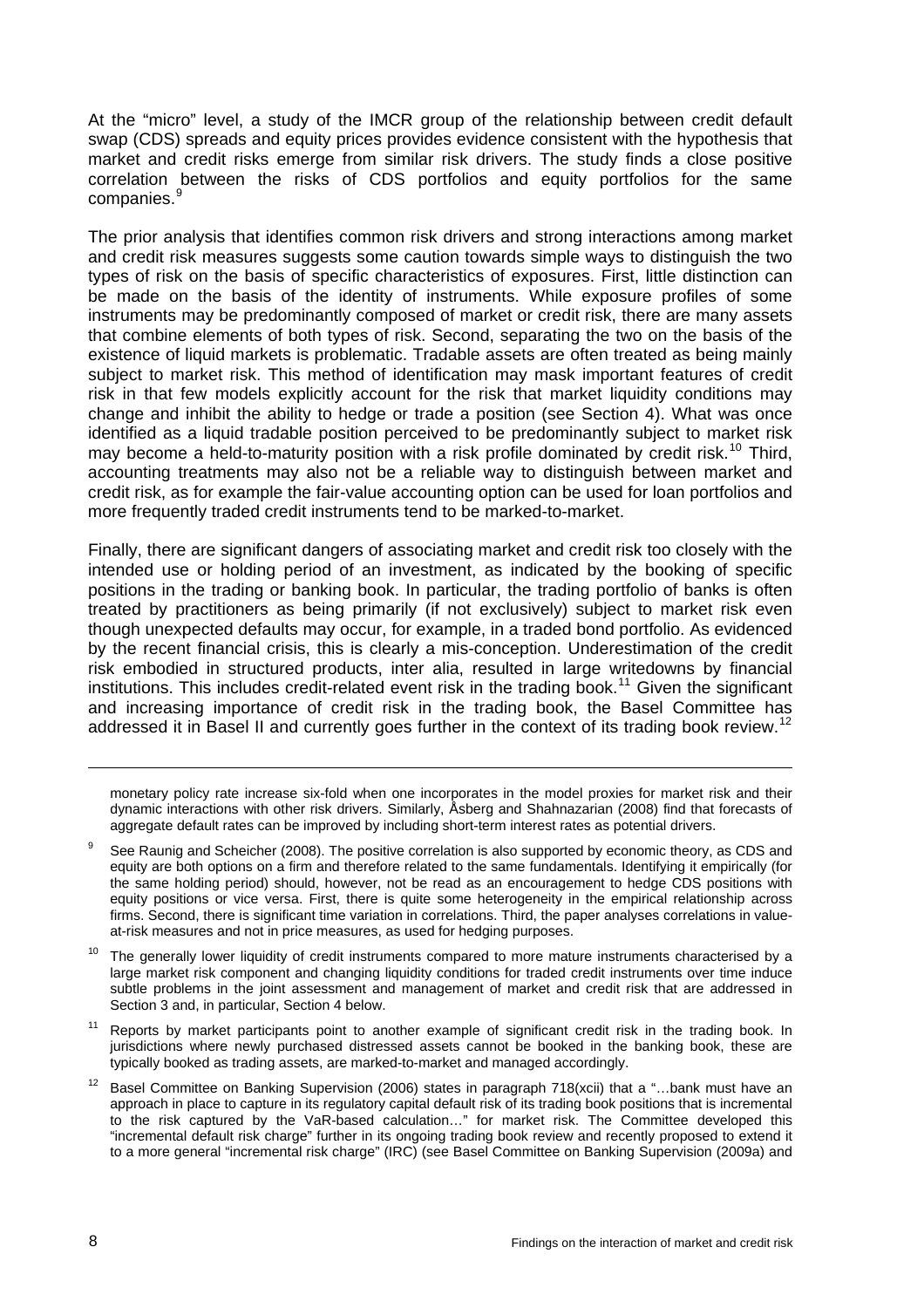<span id="page-16-0"></span>Similarly, it would be wrong to ignore the market risk from changes to the discount rate in a loan portfolio. Subsection 3.2 below addresses the issue of interest rate risk in the banking book from the perspective of interacting market and credit risk and the potential for diversification effects.

For practical reasons, however, distinctions between market and credit risk still play a significant role in risk measurement and management practices. But such practices should not lead risk managers to ignore the common and interdependent features of market and credit risk, as they need to be taken into account to measure and manage overall economic risk appropriately.

## **3. Aggregation issues: Diversification versus compounding between market and credit risk**

*Ideally, an integrated risk modelling approach would be preferable to account for material interactions between market and credit risk. This requires, inter alia, that all gains and losses are captured in a consistent way across the two types of risk. Compared to approaches often encountered in practice adjustments may be necessary, for example to not only consider losses on held-to-maturity loan portfolios but also (interest) earnings. Moreover, in certain portfolios the two types of risk are related in a non-linear way. Since this means that they are inextricably linked, conventional approaches that estimate each risk type separately and then aggregate them up* (such as "top-down" risk aggregation approaches), which are widely used in the industry, *may lead to sizable biases in overall risk estimates. For example, adding the separately estimated risk components may not be conservative, as often thought, because non-linear interactions may lead to compounding effects. There may also be cases in which diversification benefits are underestimated. Claims about the presence of diversification effects between market and credit risk, however, should be regarded with great caution if they are not derived from an integrated ("bottom up") approach.* 

Despite the relationships between market and credit risks discussed in the previous section, applied risk measurement often proceeds in a compartmentalised fashion. The frequently used "top-down" approach first aggregates each risk type across positions and then only combines them at a higher level, often in a linear way. Since it therefore neglects a multitude of market-credit risk interactions, the question arises whether such an approach may lead to appreciably biased estimates or whether overall economic risk is still well approximated. A series of IMCR research papers suggest that the potential for biased risk assessments is substantial and that an integrated, "bottom-up" approach – combining market and credit risk measurement from the level of individual exposures and building it up to the level of portfolios and the bank as whole – may be able to avoid biases.<sup>[13](#page-16-1)</sup> This section starts with cases in which compartmentalised approaches may lead to the underestimation of risk. Then

-

Basel Committee on Banking Supervision (2009b)). The draft guidelines clarify the high-level principles mentioned above and provide guidance on the parameterisation of models that banks would be expected to use in the calculation of the IRC. The need to better capture credit risk in trading books of banks and securities firms was also recognised in the report by the Financial Stability Forum (2008) on how to enhance the resilience of financial systems in response to the ongoing financial crisis (recommendation II.4). This was one of the recommendations approved by G7 Ministers and Governors for implementation within 100 days.

<span id="page-16-1"></span><sup>&</sup>lt;sup>13</sup> See Alessandri and Drehmann (2007), Breuer et al (2008), Drehmann et al (2008) and Kupiec (2007).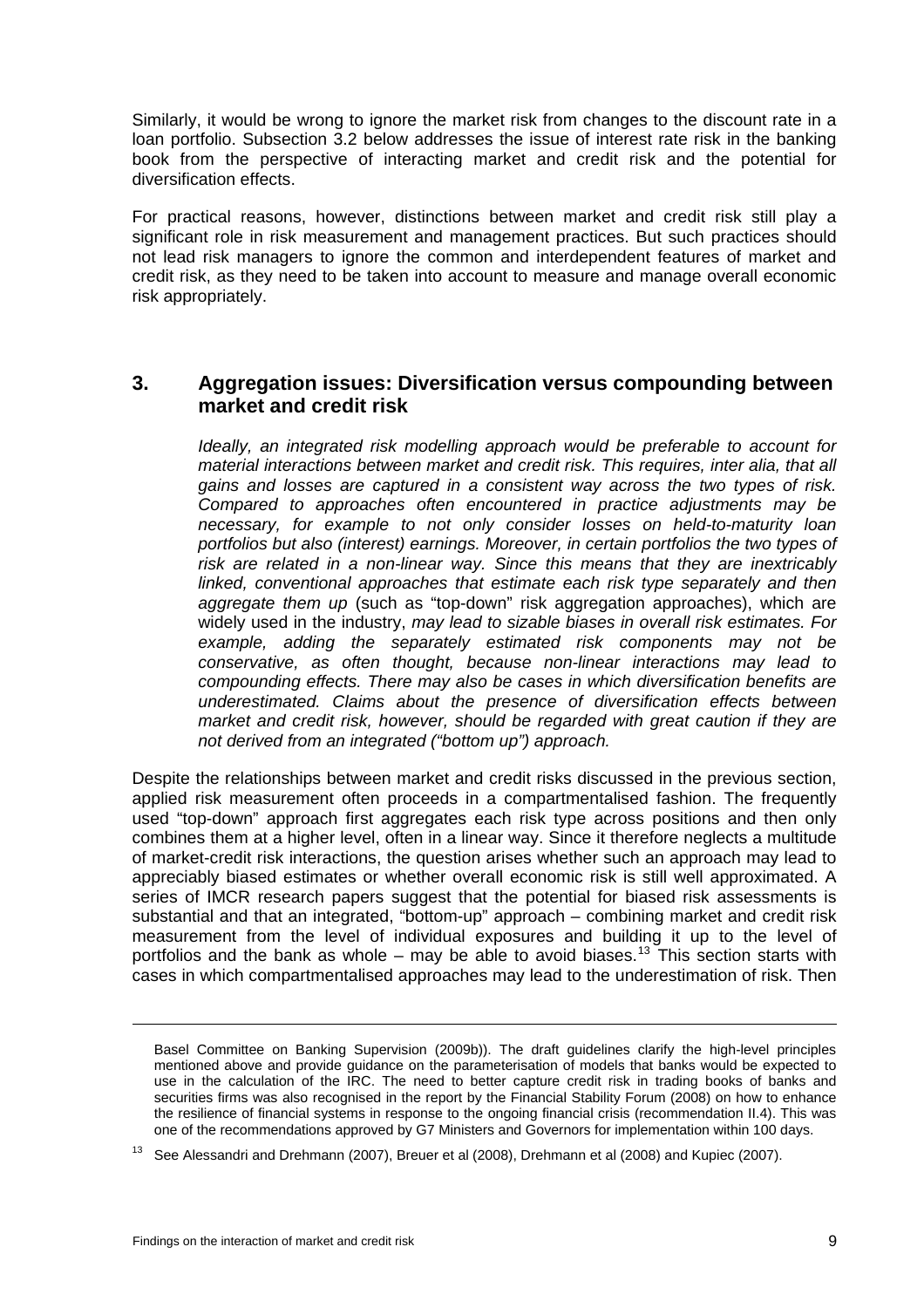<span id="page-17-0"></span>cases are reported in which they would overestimate risk. After reporting an analysis in which both cases can emerge, practical challenges to the integrated measurement of market and credit risks are discussed.

#### **3.1 Compounding effects**

A commonly held view suggests that simply summing up the separately measured risk components under the top-down approach leads to "conservative" estimates of overall risk. The argument is that the summing of components assumes perfect correlation between market and credit risks. But if they are imperfectly correlated, then diversification effects are ignored and total risk overestimated.<sup>[14](#page-17-1)</sup>

This intuition, however, does not necessarily hold when market and credit risk interact in a non-linear fashion. Non-linear interaction emerges when losses from default on an instrument depend on movements in market risk factors, or conversely, when changes in the values of instruments due to movements of market risk factors depend on whether there is a default or rating migration. In these circumstances, the two types of risk are inextricably linked, and attempts to measure them separately and then combine them can lead to substantial biases.<sup>[15](#page-17-2)</sup>

In fact, IMCR research shows cases in which the combined risk is actually higher than the sum of the components ("compounding effects", the opposite of diversification effects).<sup>[16](#page-17-3)</sup> A particularly clear example is foreign currency loans, which constitute a sizable part of lending in certain countries. Consider a bank lending in foreign currency to domestic borrowers. These positions contain market risk (exchange rate risk) and credit risk (default risk of borrowers). Now assess the two risks separately. When for example the domestic economy slows, ceteris paribus, the probability of domestic borrowers defaulting increases. When the domestic currency depreciates, ceteris paribus, the value of the loan in domestic currency increases as it is denominated in foreign currency. So, on the surface one could think that the two effects offset each other. But this reasoning would neglect the strong relationship between exchange rate changes and default risk in this type of contract. The ability of a domestic borrower to repay a loan in foreign currency depends in a non-linear way on fluctuations in the exchange rate (unless the domestic borrower has other revenues in the foreign currency in which the loan is denominated). A home currency depreciation has a particularly malign effect on the repayment amount and therefore repayment probability of a

<span id="page-17-1"></span><sup>&</sup>lt;sup>14</sup> Diversification in this context is taken to mean that the overall risk is lower than the sum of the separately measured different risk components. Whether diversification effects can be identified also depends on the risk measure being used, and how it is used. Diversification effects are generally not guaranteed when risk is measured using value-at-risk. When risk is measured using coherent risk measures, such as expected shortfall, diversification effects are guaranteed provided that the total risk (encompassing all risk sources) of each business unit of the bank is estimated separately and then added up across business units. (This follows from the fact that one property of a coherent risk measure is that it is sub-additive. See Artzner et al (1999) for the properties of coherent risk measures.) In this context, business units are broadly defined as nonoverlapping subportfolios that together constitute the bank's total portfolio. If risk is instead computed separately for different risk types, ie market and credit risk, and then added together, then even with coherent risk measures, diversification effects are not guaranteed. As discussed in depth in this subsection, it is then possible for the true risk of the portfolio to exceed the sum of its estimated market and credit risk.

<span id="page-17-2"></span> $15$  Bv contrast, if all instrument values are a linear function of the credit and market risk factors, then the risks are not inextricably linked and separate computation of credit and market risk will be conservative provided that coherent measures of risk are utilised, as discussed in Breuer et al (2008).

<span id="page-17-3"></span> $16$  See notably Breuer et al (2008) and also Kupiec (2007). Compounding describes a situation in which the overall risk is higher than the sum of the separately measured different risk components.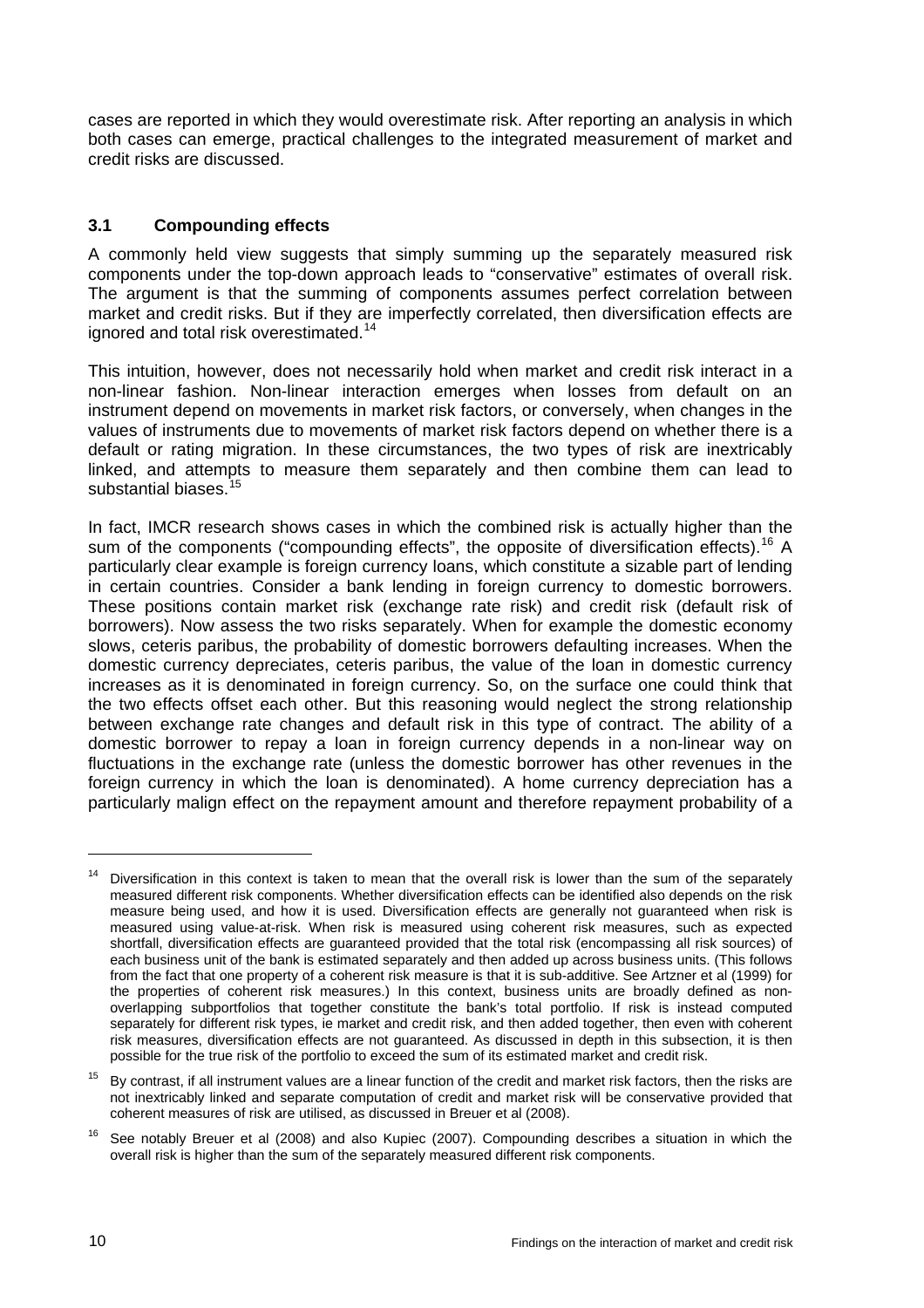<span id="page-18-0"></span>foreign currency loan by an unhedged domestic borrower, which tends to be stronger than the valuation effect mentioned above.<sup>[17](#page-18-1)</sup>

An analysis of foreign currency loans in Austria indicates that simply adding up the separately measured exchange rate and default risk components underestimates the actual level of risk several times. For example, for a B+ rated obligor the integrated risk measurement approach leads to an overall risk that is 1.5 to 7.5 times larger than the risk derived from a compartmentalised approach (each risk measured separately and then added up). This bias becomes more pronounced for portfolios with lower ratings and vice versa.

The box describes a number of other examples where nonlinear interactions between credit and market risk allow for the possibility of compounding effects to occur. It shows that the case of foreign currency loans is not just a peculiar exception. The possible emergence of compounding effects and the fact that adding up separately measured market and credit risk components may not lead to conservative estimates of overall economic risk are of high practical relevance.

#### *Box: Further examples of portfolios where compounding effects may emerge*

#### *(i) Adjustable rate loans*

Adjustable rate loans have coupons that change as interest rates change. Therefore, if the coupons on the loans adjust frequently (or in the limit continuously), then the interest rate risk of the loan is passed on to borrowers, and therefore, assuming the loans do not default, they have no market risk for the bank.

If credit risk is computed separately from market risk, then the credit risk of the loans is computed while holding interest rates constant. This treatment of credit risk can miss an important interaction between market and credit risk. For example, if probabilities of default are increasing in interest rates, then holding rates constant can easily lead to an understatement of the true probability of default and hence the sum of market and credit risk, when computed separately, would lead to an understatement of total risk.

#### *(ii) Carry trades and foreign currency loans*

The carry trade is an investment strategy that borrows funds in a low interest rate currency. and then lends the funds at a high interest rate in another currency. For example, suppose a UK investor does the carry trade by borrowing from a Japanese bank at a fixed rate in yen, and then invests the proceeds in pounds sterling.

If the Japanese bank computes its market risk and credit risk separately, then market risk is computed assuming the UK counterparty cannot default, in which case the only source of market risk for the Japanese bank is due to fluctuations in the yen term structure.

If credit risk is computed under the assumption that interest rates and exchange rates do

<span id="page-18-1"></span><sup>&</sup>lt;sup>17</sup> There is some relation to analyses of "wrong way risk" or "wrong way exposure", which emerged after the Asian financial crisis. Such studies assess the credit exposure of a position whose value depends on the movement of market risk variables, for example exchange rates, as in Levy and Levin (1999) or Finger (2000). The issue addressed in this section differs. It does not address how to compute a credit risk exposure, but rather how to compute the combined market and credit risk of a portfolio for which nonlinear interactions between market and credit risk factors are present.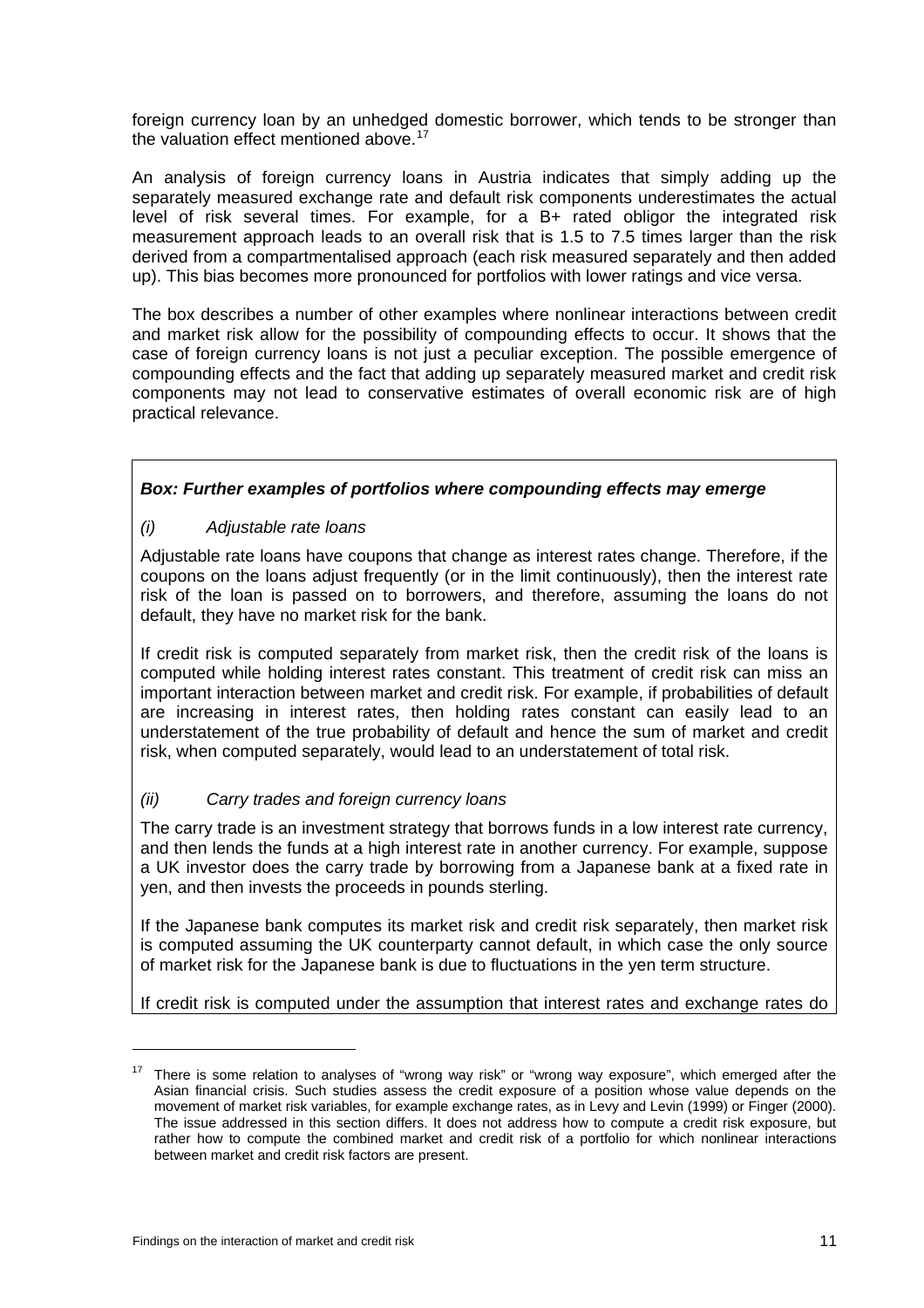not fluctuate, then the credit risk estimates do not depend on the potential for fluctuations in interest rates and exchange rates.

If the probability that the borrower defaults and losses given default depend on whether the carry trade is ex-post profitable for the UK investor, then separate treatment of market and credit risk can lead to total risk being underestimated, because credit risk treatment which holds exchange rates and interest rates constant can lead to an understatement of credit risk.

## *(iii) Matching long and short positions in OTC derivatives*

If a bank buys an over-the-counter (OTC) derivative from one counterparty and sells an exactly offsetting OTC derivative position to another counterparty, then assuming that the counterparties do not default, the bank has no market risk because the losses on one position are exactly offset by gains on the other position.

Assuming the market values of the OTC derivatives do not change (or are marked to market and re-collateralised daily), then if one party defaults, its deliverable can be purchased on the market at the same price. Therefore, there is no credit risk.

However, if market risk variables move and one of the counterparties defaults at the same time, then movement of the market risk variable and the default together generate a loss for the bank.

A historical example of this mechanism is what happened to foreign currency forwards during the Russian crisis in August 1998. Western banks held dollar/rouble forwards with Russian banks and exactly opposite positions with Western customers. These portfolios were fully hedged against moves in the dollar/rouble exchange rate. Furthermore, for a given exchange rate, default risk was irrelevant to these positions. If some counterparty defaulted, it was always possible to get the currency deliverable to the other counterparty on the market at no loss at the given exchange rate. In August 1998 adverse credit events and market moves occurred simultaneously. The Russian counterparties defaulted and at the same time the rouble floated and its value dropped dramatically. The dollars deliverable to the Western customers had to be purchased on the market, and the roubles banks received in return had lost much value. This led to considerable losses for the banks involved.

# **3.2 Diversification effects**

Highlighting positions or portfolios in which compounding effects between market and credit risk occur does not mean that the opposite, diversification effects, is not possible in other circumstances or portfolios.[18](#page-19-0) Research by the IMCR group demonstrates this for the

<span id="page-19-0"></span><sup>18</sup> For example, Breuer et al (2008) derive sufficient conditions for diversification effects to appear under coherent risk measures when risks are computed by risk category and then aggregated. In the case of two risk categories, these conditions require that a portfolio can be decomposed in two subportfolios, where each one depends on only one risk category. In such situations, the malign non-linear interactions between market and credit risk described in Subsection 3.1 above can by definition not occur. Earlier research by Rosenberg and Schuermann (2006) uses a top-down approach to risk aggregation that rules out malign interactions by assumption. Under these circumstances for a set of large bank holding companies they estimated significant diversification effects between market and credit risk. As noted in Subsection 3.3, when risk is measured using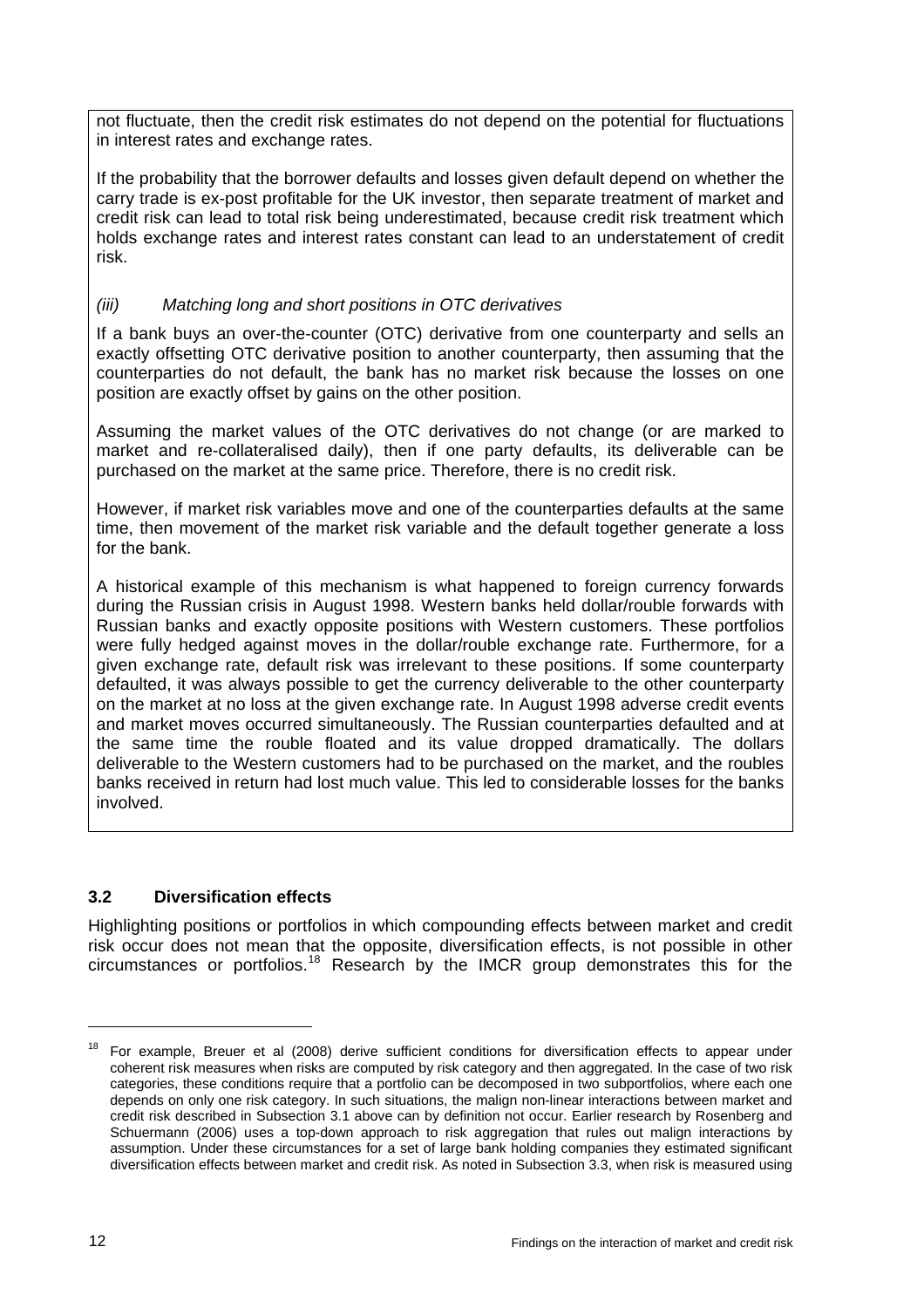<span id="page-20-0"></span>interactions between interest rate and credit risk in the banking book, taking the example of a representative UK bank.<sup>[19](#page-20-1)</sup> This bottom-up analysis highlights the importance of modelling the whole banking book including assets, liabilities and interest sensitive off-balance sheet items. The interaction of interest rates and default probabilities tends to create non-linear effects that are difficult to capture outside an integrated model of overall economic risk.

The main mechanisms at work are described by means of a stress test simulation based on a model calibrated to data from the UK and starting from a shock to interest rates. On the negative side for bank profits, higher interest rates lead to more borrower defaults and decreased net-interest income because of a margin compression between short term borrowing and long term lending. Over time, however, banks regain their profitability as assets re-price and lending margins recover as higher interest rates and credit risk are passed on to borrowers. The consideration of loan revenue (and deposit cost) developments is of course an important difference to standard credit risk models that focus on the probability of loan losses.

Using a stylised set of assumptions, the model calibrated to the profile of a typical UK bank is then used to assess aggregate risk and required capital.<sup>[20](#page-20-2)</sup> The results suggest significant diversification benefits between interest rate and credit risk in the banking book. In fact, the gains of passing on interest rate and credit risk changes to borrowers over time are estimated to be so large that the economic capital set against interest rate and credit risk together is lower than the capital that would have to be set against credit risk considered in isolation. One implication of these results is that non-linear interactions between market and credit risk do not necessarily lead to compounding effects (see Subsection 3.1), while compartmentalised measurement of market and credit risk could still lead to sizable mistakes in the assessment of overall risk in the banking book. The analysis provides an example in which there are large diversification benefits, but recognition of these benefits requires that all risk and profit sources are measured on a consistent basis. A key feature driving the diversification results in this model is the assumption that lending margins revert to long/run equilibrium levels and the recognition that earnings on banking book positions can, over time, offset market and credit risk stress scenario losses.

#### **3.3 Value of and obstacles to integrated risk measurement**

Further research from the IMCR group suggests that the value of integrated risk measurement and modelling goes beyond whether specific positions or portfolios exhibit either diversification or compounding effects between market and credit risk. Mismeasurement of overall risk may go in both directions; overestimation and underestimation, even for the same portfolio structure.<sup>[21](#page-20-3)</sup>

From a longer term perspective, all the research results reported in this section underscore the importance of risk measurement on the basis of integrated, bottom-up, rather than compartmentalised approaches. Given the strong and complex interactions between market

-

bottom-up approaches that do not rule out malign interactions by assumption, diversification effects can be present and as in Rosenberg and Schuermann can be large.

<sup>&</sup>lt;sup>19</sup> See Drehmann et al (2008).

<span id="page-20-2"></span><span id="page-20-1"></span> $20$  See Alessandri and Drehmann (2007). This stylised representation does, however, not derive loan values through discounting with the yield curve ("marking to market"), thereby omitting a potentially important source of valuation effects.

<span id="page-20-3"></span> $21$  See Kupiec (2007).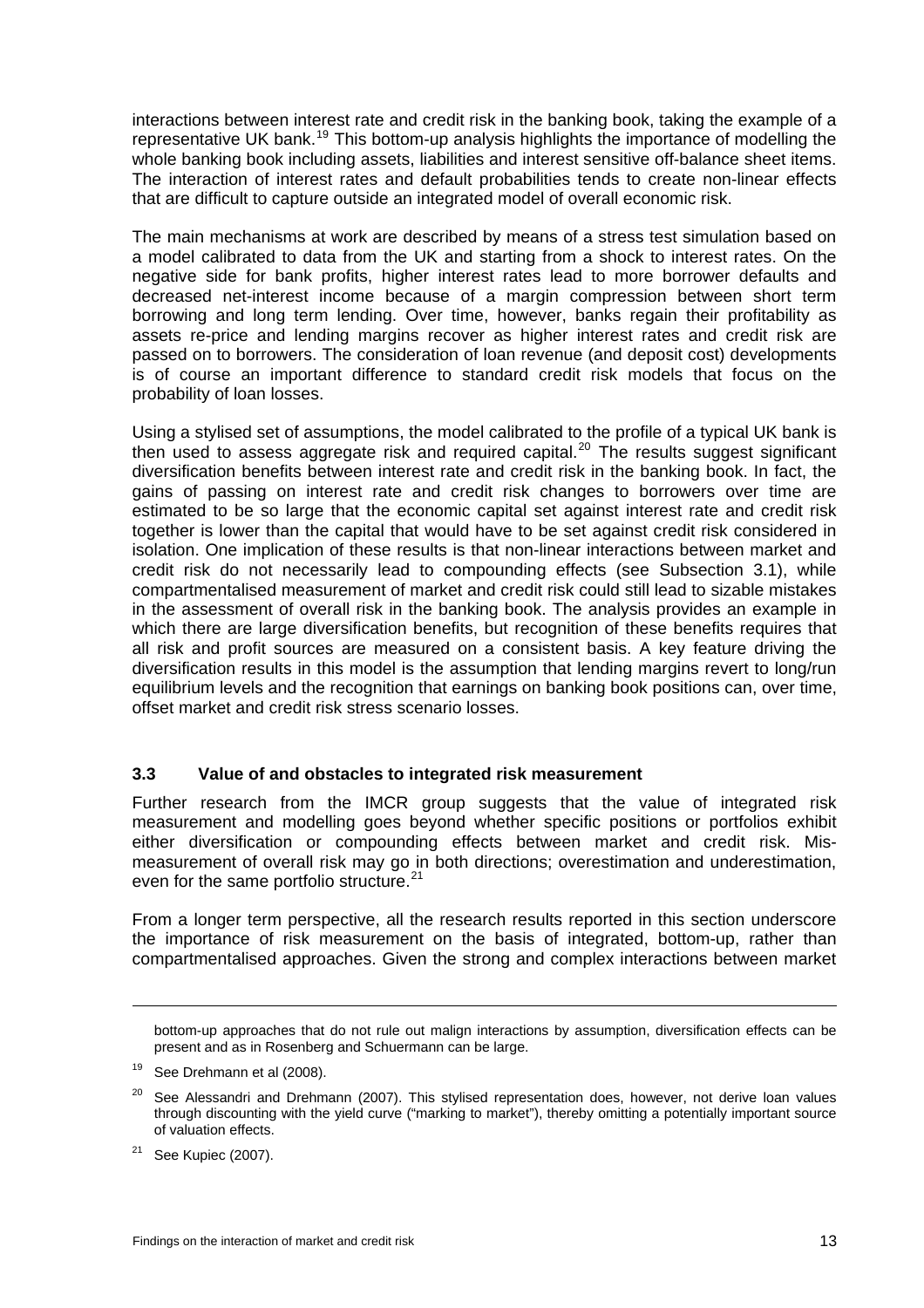and credit risk, the different biases identified can only be avoided through integrated approaches. Market information suggests, however, that integrated risk modelling is currently only observed in specific, usually trading-related areas such as securitisation and credit derivatives businesses. Moreover, the recent survey by the Senior Supervisors Group finds that some banks that are more severely affected by the current financial crisis had difficulties in integrating certain market and credit risks across business lines, whereas firms that are less affected had not. $22$ 

The practical challenges of moving to a fully integrated measurement and management of economic risk, however, are currently substantial. A first major obstacle to integrating market and credit risk measurement and management is that the metrics typically used for each of them are not fully comparable, with market risk models capturing a full distribution of returns and credit risk models focusing on losses from default and neglecting gains. For example, market risks are often measured using value-at-risk from "dirty" mark-to-market valuation changes on a portfolio. These valuation changes include profits and losses that arise from changes in modelled pricing factors, but they typically exclude trading fee revenues, accrued interest and dividends on trading book positions, and specific position returns (specific risk) that are not measured in the value-at-risk model. As the measurement time horizon lengthens, not only will appropriate value-at-risk estimation methods change, but the importance of accrued fees, interest and dividend earnings and specific risk can become important components of the economic profit and loss position on the trading book. Similarly, as the time horizon lengthens, it becomes important for market risk economic capital estimates to account for expected returns on portfolio positions and funding interest costs.<sup>[23](#page-21-1)</sup> On the credit risk side, few credit risk or capital models attempt to model the full profit and loss distribution on held-to-maturity positions. Typically models estimate credit losses and ignore the interest earnings on performing credits and interest costs to fund the portfolio.<sup>[24](#page-21-2)</sup>

Second, the arguably most important obstacle to the further integration of market and credit risk assessments is the different horizons over which risks are measured. This is clear from current practices, despite the increased tradability of credit risk through the expansion of securitisation and related financial innovations over the last decade. (Section 4 below discusses the related topics of market liquidity and assets' liquidity horizons.) Finally, it should be mentioned that an integrated model makes very significant demands on data and technological infrastructure.

In sum, an integrated approach must measure market and credit risk components on a consistent basis; account for profits as well as losses, recognise all sources of income and impose a common horizon. In practice, few models of market or credit risk fully respect these requirements. In this light, an IMCR study constructs a model, similar in structure to the models used in practice, but fully consistent in horizon and revenue recognition and

 $\overline{a}$ 

<span id="page-21-0"></span><sup>&</sup>lt;sup>22</sup> The Senior Supervisors Group (2008) states that some firms that are more adversely affected by the crisis "could not easily integrate market and counterparty risk positions across businesses, making it difficult to identify consolidated, firm-wide sensitivities and concentrations" (p 4). In contrast, firms that tended to avoid significant challenges were able to integrate the two types of risk.

<span id="page-21-1"></span><sup>&</sup>lt;sup>23</sup> See Kupiec (2007) and references therein.

<span id="page-21-2"></span>Drehmann et al's (2008) analysis discussed above showed how important developments in interest earnings can be. In contrast, the tools that are often used are so-called "default-mode" credit models that rely on the estimated probabilities of default. The securitisation trend over recent years has, however, diminished the scope for differences in measuring market and credit risk, as securitisation transforms the latter into the former. For example, tranches of structured products do not default but exhibit higher or lower payments. (In terms of the definitions of market and credit risk in Section 2 they do not have contractually pre-determined payments.)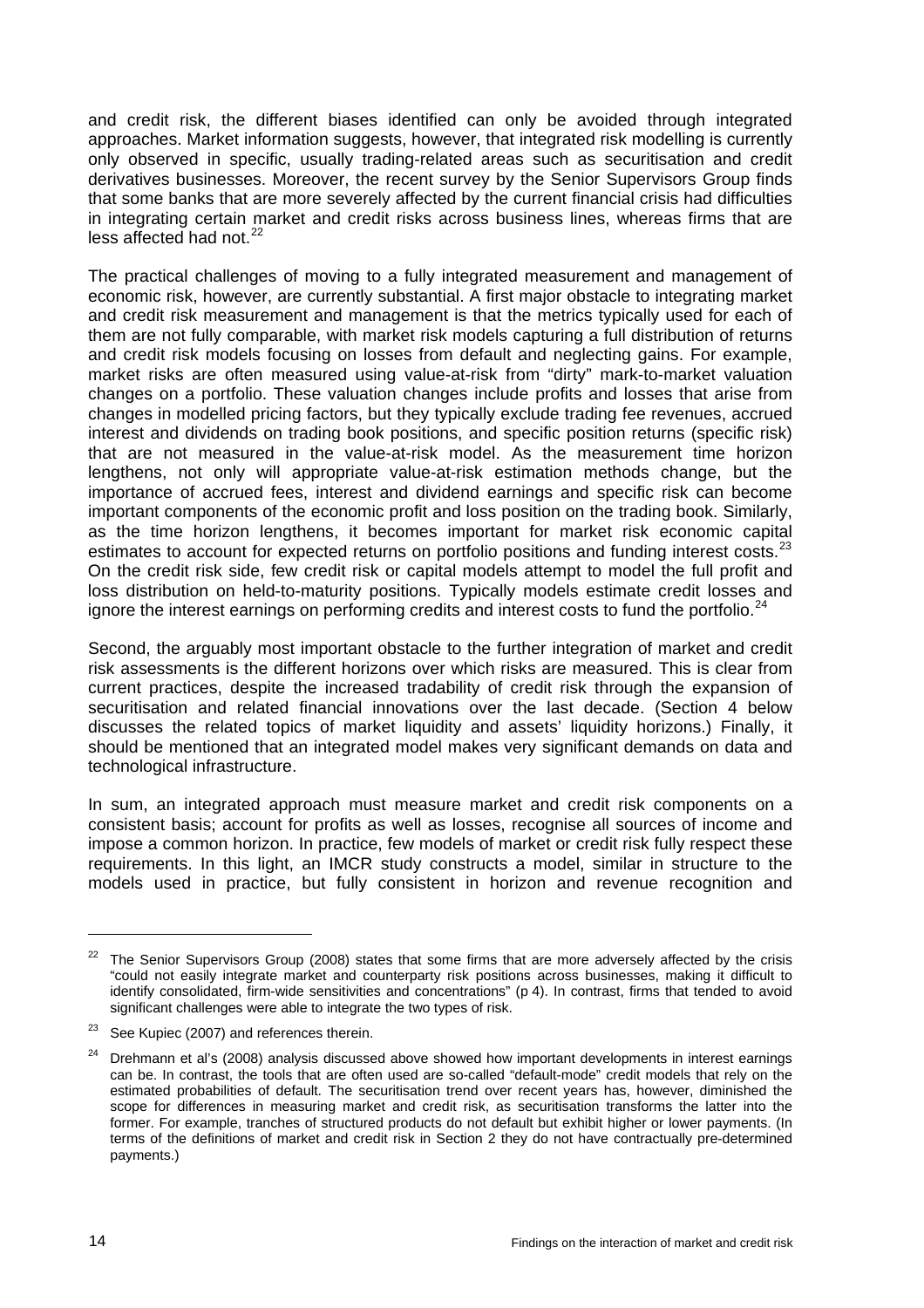<span id="page-22-0"></span>compares the integrated risk measures to the ones derived from compartmentalised approaches.<sup>[25](#page-22-1)</sup> The model recognises default and migration credit risks as well as market risk that arises from volatility in the risk free term structure and spread factors that determine discount rates for different rating classes of loan exposures. When it is calibrated to reflect a typical portfolio profile of BBB-rated obligors, estimates suggest that the compartmentalised approaches for estimating risk can underestimate economic capital in some cases by a factor of two while in others they may overstate it by as much as 60%. The bias in compartmentalised capital estimates relative to the integrated model depends on how the compartmentalised capital estimates are constructed relative to horizon, revenue recognition and recognition of portfolio funding costs.

Against the claims by the industry about substantial diversification benefits to be reaped from integrating market and credit risk, the results of the IMCR group rather suggest a "cautionary tale". Supervisors confronted with the aggregation methodologies of banks (such as in the calculation of economic capital, for example) should be alert to the fact that diversification benefits are by no means a foregone conclusion. Careful supervisory validation of estimated diversification effects is fully justified, especially when they are derived from top-down methods and involve simple correlations.<sup>[26](#page-22-2)</sup> In fact, market information indicates that topdown is the dominant approach among banks. Supervisors need to require bank risk managers to explain and justify diversification effects in terms of the interactions between market and credit risk components of overall risk, which may not always be linear and easily captured by (linear) correlation measures. For specific positions or portfolios in which particularly malign non-linear interactions between market and credit risk components exist, supervisors may even require risk managers to explain the absence of compounding effects.<sup>[27](#page-22-3)</sup>

An important area for future research remains a systematic study of how prevalent the compounding effects in the aggregation of market and credit risks described above are relative to the diversification effects often stressed by market participants.

# **4. Liquidity issues: The role of the liquidity horizon for the interaction between market and credit risk**

*Liquidity conditions interact with market risk and credit risk through the horizon over which assets can be liquidated. In particular, deteriorating market liquidity often forces banks to lengthen the horizon over which they can execute their risk management strategies. As this time horizon lengthens, overall risk exposures generally increase, as does the contribution of credit risk relative to market risk. The liquidity of traded products can vary substantially over time and in unpredictable* 

 $\overline{a}$ 

<span id="page-22-1"></span> $25$  Kupiec (2007).

<span id="page-22-2"></span><sup>&</sup>lt;sup>26</sup> Most often the underlying models for aggregation purposes are based on normally distributed returns or in the banks that follow more advanced approaches on the Gaussian copula. The output, however, may be subject to considerable model uncertainty because of individual component risk measurement inconsistencies, the instability of estimated correlations or an inappropriate assumption of Gaussian copula aggregation (for example because of non-linear or asymptotic dependencies between risks).

<span id="page-22-3"></span> $27$  A related but different point can be made about bank-internal information flows that emerged during the ongoing financial crisis. Assessments of vulnerabilities in mortgage investments made by credit officers for the bank's own originated loans seem to have sometimes failed to reach the trading areas of the same institution which were dealing with similar exposures to loans originated by other banks.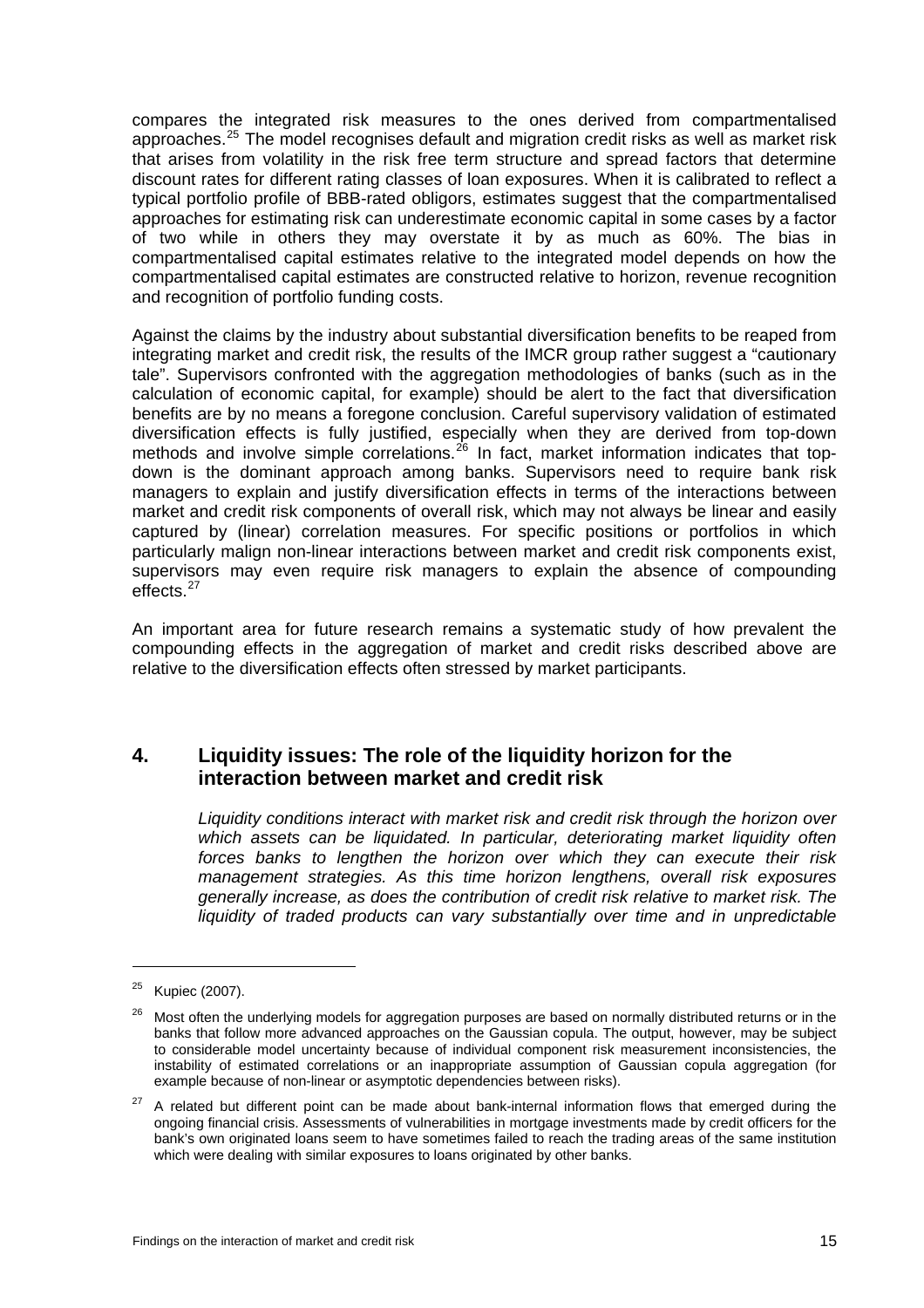*ways. Such liquidity fluctuations, all else equal, should have a larger impact on prices of products with greater credit risk. Conversely, as the current financial crisis illustrates, valuation uncertainties or other shocks that enhance actual or perceived credit risks can have adverse effects on liquidity and put in motion a downward spiral between market prices and liquidity of traded credit products.* 

Banks' exposures to market and credit risk depend on their risk management strategies. Because many strategies rely on liquid markets for hedging, or for unwinding positions to limit losses on exposures that cannot be hedged, asset market liquidity is an important determinant of banks' overall risk profile. Additionally, since liquidity is time varying, and markets typically become less liquid when risk increases appreciably, recent events make abundantly clear that how liquidity interacts with other sources of risk needs to be better understood. This section first describes which aspects of liquidity the IMCR group considered. It then discusses how changing market liquidity can alter the relative balance of market and credit risk in bank portfolios. Next it provides an example of how changing market liquidity is associated with interactions between market and credit risk. Last it addresses the reverse direction, how increased uncertainty and risk impairs market liquidity, and links it to observations from the current financial crisis.

The focus of the IMCR group was primarily on market liquidity and not on funding liquidity or any other liquidity concept. Market liquidity conditions determine the liquidity horizon, which measures the amount of time required to unwind a position without unduly affecting the underlying instrument prices (including in a stressed market). Unanticipated shocks to market liquidity conditions can change a bank's liquidity horizon and alter the blend of market and credit risk in its portfolio. This occurs for two reasons. First, over very short horizons, in normal circumstances, defaults tend to be largely idiosyncratic.<sup>[28](#page-23-0)</sup> Therefore, in well diversified portfolios, losses due to unexpected defaults are expected to be negligible over short horizons. The dominant risk in credit portfolios over short horizons is expected to materialise through mark-to-market price changes, not defaults. Such valuation changes are likely to be categorised as market risk, especially if the positions are in the trading book. If instead the positions are not marked to market and held to maturity, the risk might not be measured at all. Over longer horizons, defaults are driven by changes in macroeconomic conditions that are not diversifiable. Therefore, risk from unexpected defaults becomes relatively more important.

<span id="page-23-2"></span>A second reason for why the liquidity horizon affects the blend of risk is that market risk and default risk may grow at different rates through time. For example, common models of default risk tend to assume that, over modest horizons, the probability of default grows approximately linearly with time. By contrast common value-at-risk models of market risk assume that risk increases with the square root of time. Therefore, for assets with typically short liquidity horizons, such as stocks, most of the risk occurs through changes in market prices over the liquidity horizon.<sup>[29](#page-23-1)</sup> Other assets, such as bonds and CDS, trade far less and are likely to have longer liquidity horizons and consequently a larger share of credit risk.<sup>[30](#page-23-2)</sup>

<span id="page-23-0"></span> $28$  The current crisis in the sub-prime mortgage market is an example when defaults are not idiosyncratic, even over short horizons.

<span id="page-23-1"></span><sup>&</sup>lt;sup>29</sup> In reduced-form credit risk models, the probability of default over short holding periods is approximately equal to the default intensity times the holding period, and is hence linear in time. In structural models, such as Black and Cox (1976), when the default boundary is equal to the bond face value the probability of default is tiny over very short holding periods and then linearly increasing in the holding period of a position. The square root formula for market risk holds for normally distributed returns. For fat-tailed return distributions the price risk is proportional to the *α*-th root of the holding period, where *α* is the tail index.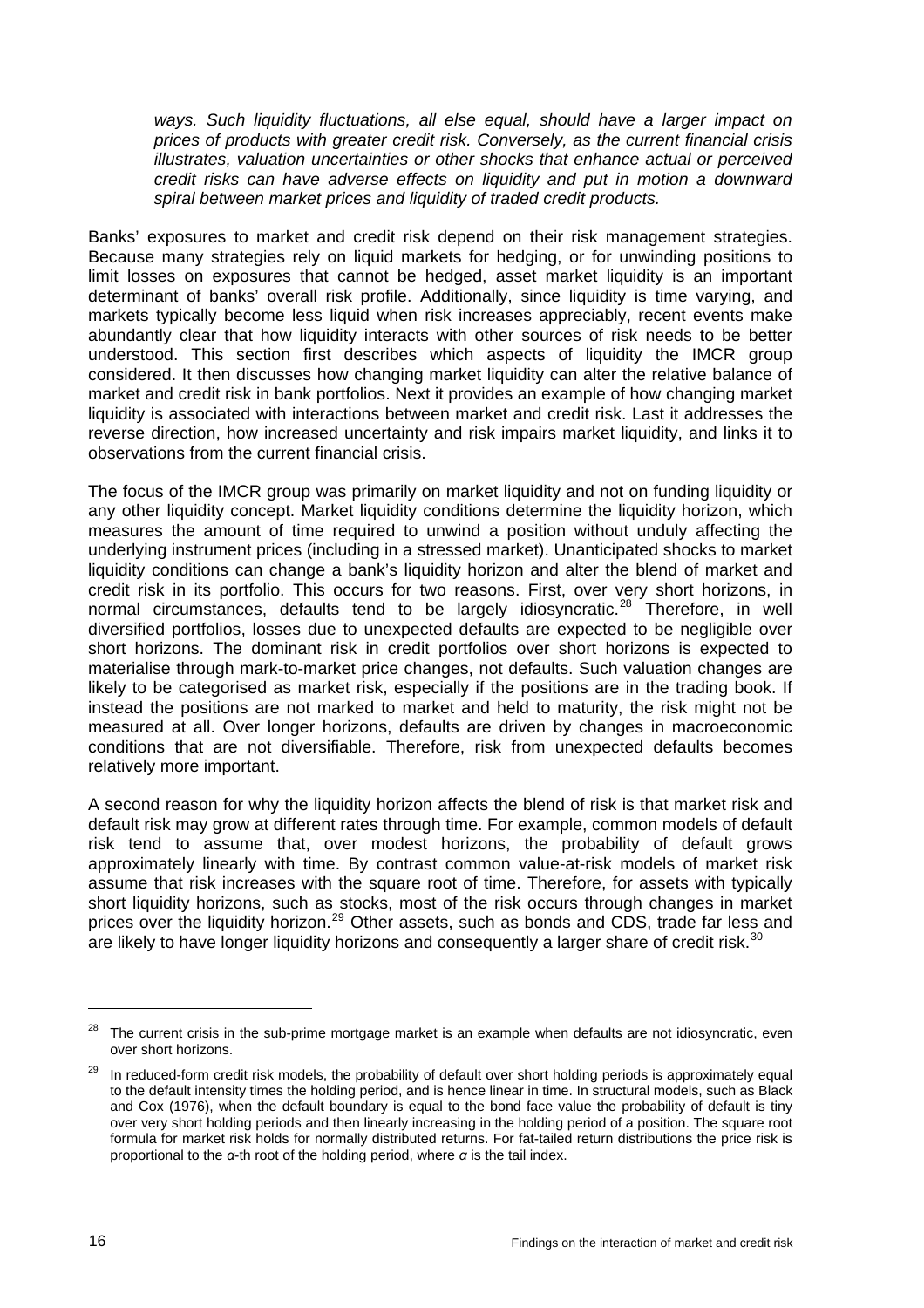The impact of both changes in the liquidity horizon and changes in credit risk on the overall risk of a portfolio is explored in a simulation study carried out by the IMCR group.<sup>[31](#page-24-0)</sup> According to this research, a drying up of liquidity associated with an increase in the liquidity horizon from two weeks to six months would have the same effect on the value-at-risk of a portfolio of A3-rated assets as a downgrade of these assets by two notches from A3 to Baa2 over a two-week liquidity horizon.<sup>[32](#page-24-1)</sup> In an alternative scenario in which the lengthening of the liquidity horizon and the rating downgrade both occur at the same time, the combined impact on the value-at-risk is 2.3 times stronger than the sum of both effects measured separately, showing that nonlinearities can also have strong effects in the interaction of credit and liquidity risk.

Although credit risk generally becomes more important relative to market risk over longer time horizons, this does not imply that positions that are held for short horizons are immune from credit risk. It rather means that the credit risk may manifest itself through price changes over short horizons (see above). It also shows well how difficult it has become in practice to sharply distinguish market from credit risk (see Section 2). If banks held these loans on balance sheet and they were not traded, their default would have affected the banks' P&L only over time. By holding CDOs that referenced the loans, however, the perceived losses due to credit risk were rapidly priced in and realised.

Given the importance of liquidity horizons for the relative balance of market and credit risks in bank portfolios, the IMCR group has also performed empirical research on the trading activity in markets for certain credit-risky instruments. These studies indicate that the liquidity in these markets is generally inferior relative to a variety of other markets, such as stock markets on public exchanges or major money and foreign exchange markets. In line with other research, they find, for example, that in a sample of 3,755 US corporate bonds only 15% traded at least once a week over the period 2005–06, while less than half were traded once every four weeks.<sup>[33](#page-24-2)</sup> A similar message comes from the analysis of market quotes for single-name CDS spreads. In a sample of 161 of the most liquid (obligor) names almost 5% may not have a spread quoted on any given day, and it takes on average six calendar days before a new quote appears for the same contract.  $34$ 

<span id="page-24-0"></span><sup>31</sup> Masschelein and Tsatsaronis (2008).

-

- <span id="page-24-1"></span> $32$  In general, the overall risk of a portfolio tends to increase with the liquidity horizon. Risk-free zero coupon government bonds are an exception though. If these bonds are held to maturity, their price at maturity is certain and they have no nominal risk, but their price before maturity is unknown ex-ante, and hence they are riskier when held over short horizons than if held to maturity.
- <span id="page-24-2"></span><sup>33</sup> Guo et al (2007). This is even much less frequent than, for example, the case for small cap stocks in the US. It should also be noted that the sample selection is likely to be biased towards the larger and more frequently traded corporate bond issues.
- <span id="page-24-3"></span><sup>34</sup> Masschelein and Tsatsaronis (2009).

The ratio of default and (normally distributed) market risk losses is also proportional to the square-root of the holding period. Since the ratio goes to 0 as the holding period goes to 0, over short horizons market risk is relatively more important, while over longer horizons losses due to default become more important.

 $30$  There are a number of reasons why the markets for a firm's corporate bonds, loans, or other defaultable instruments are often less liquid than the market for its stocks. These include that bonds and loans often have customised features which may make them especially attractive to particular investor clienteles while at the same time reducing the size of the base of investors that want to trade the bond. Additionally, because bonds are less levered than stocks, their value is less sensitive to information about the firm, and hence there is less reward for trading bonds based on differences in information. Finally, for many years bond trading was less transparent than stock trading, and this too had the effect of reducing bond market liquidity.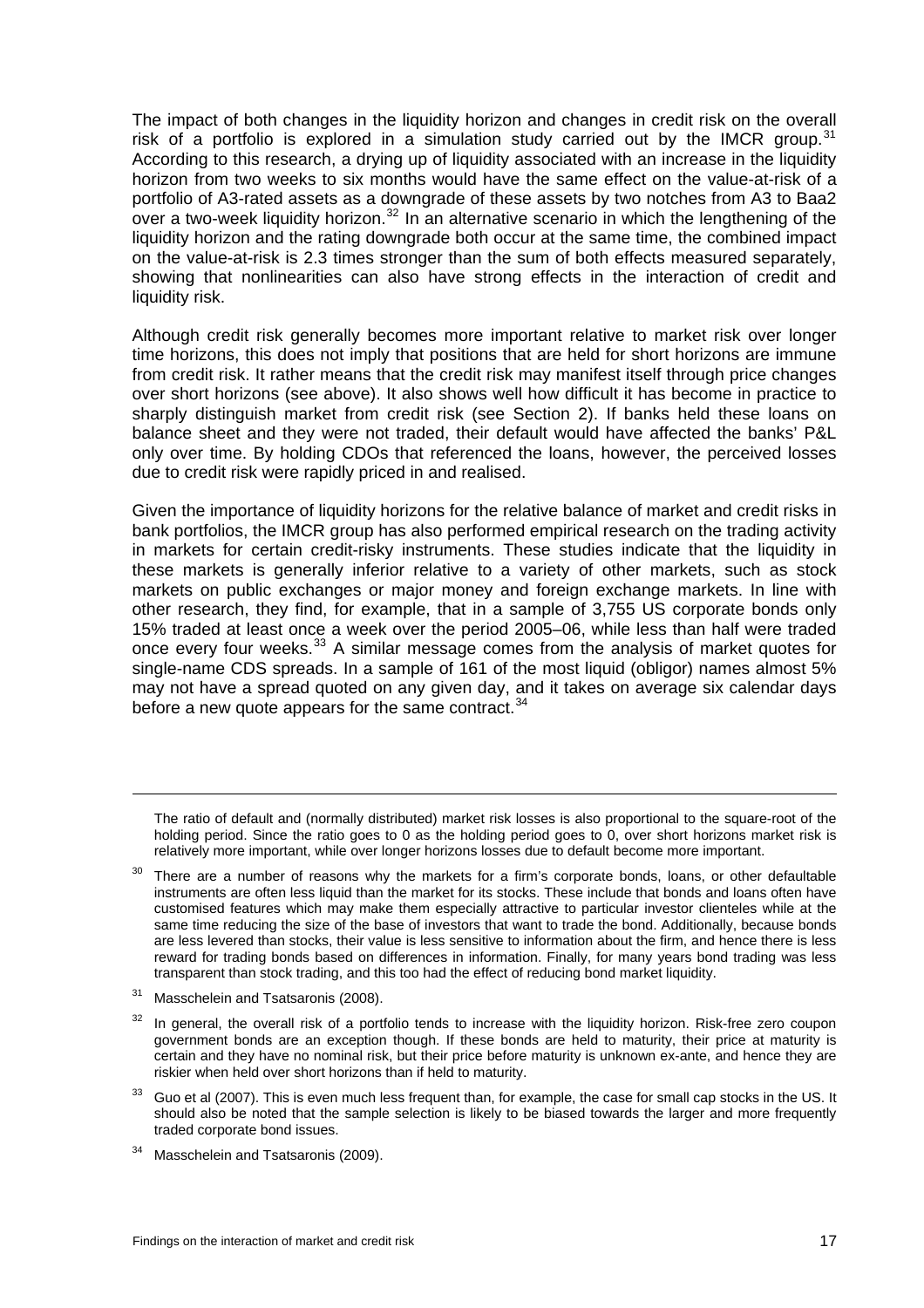An important feature of financial markets is that liquidity can change in unpredictable ways. Asset prices will reflect this in the form of risk premiums. When the horizon over which an asset is liquefiable changes, asset prices will move in relation to their risk exposures, since investors require larger risk premiums for being exposed to certain risks for longer. Theoretical IMCR research adds that changes in liquidity should have a larger effect on the prices of assets that, all else equal, have more credit risk.<sup>[35](#page-25-0)</sup> This is an illustration of how liquidity that is time-varying causes market and credit risk to interact.

The relationships between market liquidity and different risks need not only go in one direction: from fluctuations in liquidity to changes in exposures to market and credit risk. Often, dramatic changes in liquidity are preceded by changes in risk and in risk perceptions. For example, further IMCR research shows that changes in risk and uncertainty about valuation models can cause liquidity conditions in markets to deteriorate, which in turn lengthens liquidity horizons, and reinforces the market and credit risk faced by market participants, leading to even more exaggerated price movements.<sup>[36](#page-25-1)</sup>

Market reports about the crisis paint a similar, though more detailed, picture. Investors lost faith in the model-implied and rating-related prices for a number of structured products, such as complex CDOs.<sup>[37](#page-25-2)</sup> As a consequence, investors required increasingly higher premiums reflecting their declining appetite for the risks embodied in structured products. This happened on top of deteriorating fundamentals, such as rising interest rates, declining house prices and a general slow down in the US economy, which also caused rising default correlations. All these factors launched a downward spiral between market prices and liquidity in structured product markets. The implied lengthening of the respective liquidity horizons contributed to the risk of higher price fluctuations and defaults. Against this background, it turned out that the actual liquidity horizons of some important credit instruments, such as CDO tranches, were much longer than market participants had anticipated, so that loss-generating positions could either not be unwound at all or liquidated only at a large additional cost.

Overall, IMCR studies suggest that banks' exposures to market risk and credit risk vary with liquidity conditions in the market, and liquidity conditions in turn are also determined by perceptions of market and credit risk. Going forward, this finding suggests that banks and regulators need to think about a framework that better integrates all three types of risk. From a practical perspective, a promising way for banks to account for this type of interaction may be through the use of stress tests, where the impact of deteriorating market liquidity conditions is explicitly examined and their impact on measured risk accounted for. The assessment and development of stress testing tools is, however, outside the scope of the IMCR group.<sup>[38](#page-25-3)</sup> A more structured approach through the joint modelling of liquidity and other

<span id="page-25-0"></span>See Kobayashi (2007). In the current turmoil one could argue that particularly large price impacts were observed for AAA-rated CDO tranches. This fact, however, does not necessarily contradict the above statement, as it could also result from a particularly large miss-pricing of highly rated tranches.

<span id="page-25-1"></span><sup>&</sup>lt;sup>36</sup> Kobayashi et al (2008). To explore the connection between uncertainty and liquidity, they explicitly capture liquidity risk using a search-based model and also apply a robust control method that is one of the techniques of stochastic control.

<span id="page-25-2"></span><sup>&</sup>lt;sup>37</sup> Model risk and uncertainty are also addressed in Section 5.

<span id="page-25-3"></span><sup>&</sup>lt;sup>38</sup> The Research Task Force of the Basel Committee held a conference on stress testing methodologies of individual banks, in particular on the links between macro risk drivers such as GDP and micro risk measures such as probability of default, in Amsterdam in March 2008. It was hosted by the Netherlands Bank. Some of the research papers presented there will appear as a special issue of the *International Journal of Central Banking*. The Financial Stability Forum (2008) generally recommends under point II.14 to "strengthen stress testing guidance".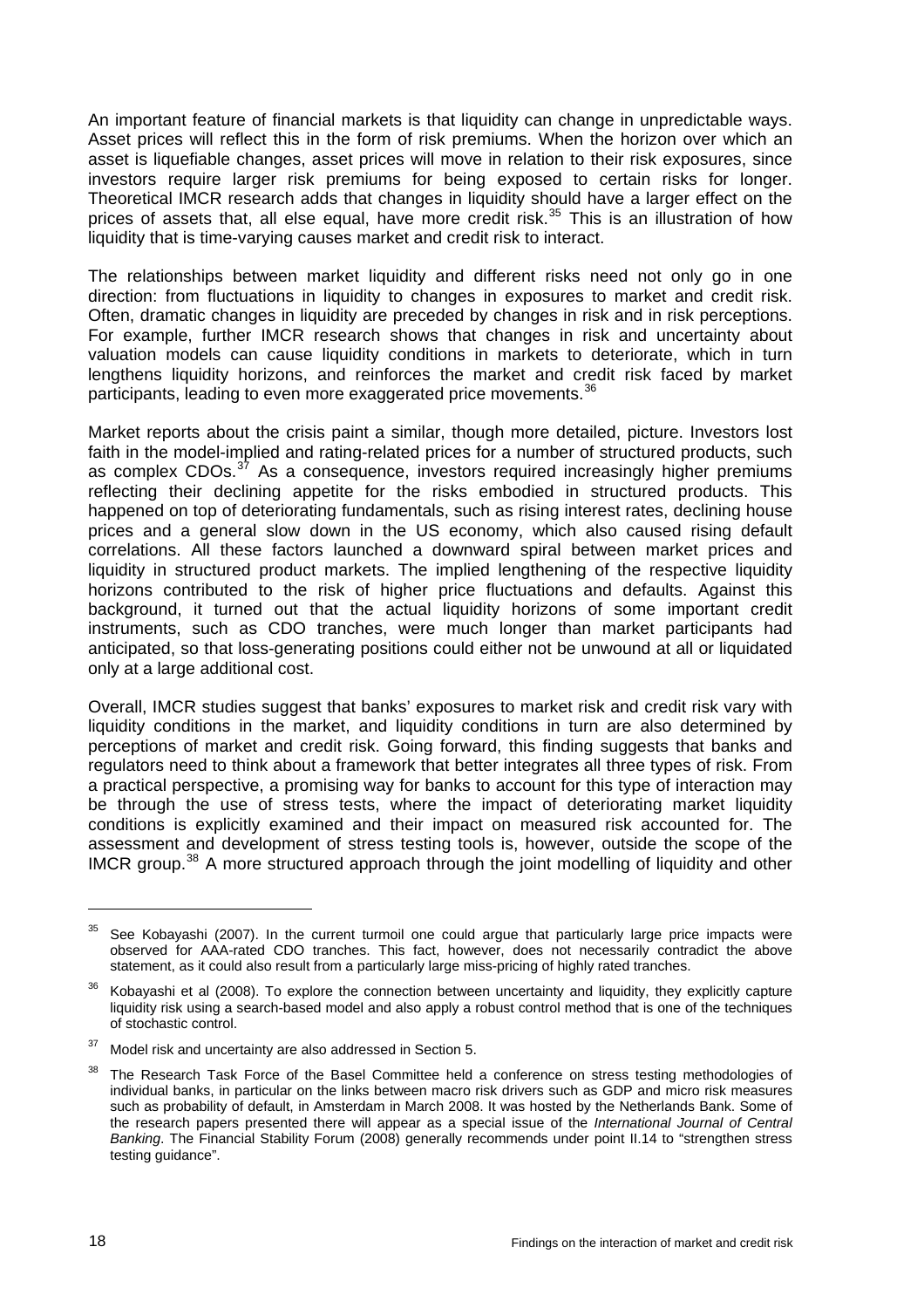<span id="page-26-0"></span>factors that drive value may well become more important in the future. It is particularly important for risk management methods and business models that rely on liquid markets for their success. This issue is revisited in the following section in the context of securitisation. The more general need to strengthen liquidity management and its regulatory treatment is recognised by the Basel Committee, which issued a sound practice guidance on this in September 2008.<sup>[39](#page-26-1)</sup>

# **5. Selected issues related to securitisation**

*Securitisation allows banks to manage market and credit risk by selling them selectively rather than holding or hedging the total risk. It holds potential benefits by allowing banks to focus on intermediation and selective risk bearing. It relies heavily, however, on the liquidity of primary markets for placing asset-backed securities. The current financial crisis has demonstrated problems that can arise in securitisation. Research illustrates that widespread mis-pricing and distorted investments can occur if the incentives of underwriting banks and investors are improperly aligned. As a consequence the markets for risk sharing and funding can become illiquid, exposing the banks to significant risks. Insufficient knowledge about pricing parameters, such as credit correlations, further increase the risks associated with risk management strategies that rely on securitisation.* 

By transforming credit risk into market risk and pricing default, the growth of securitisation over the recent years has made it increasingly more important to better understand the interaction of market and credit risk. This section contributes, inter alia, a few points to the current debate on the problems of securitisation that came to the surface through the ongoing financial crisis. Since the remit of the IMCR group is limited to the interaction of market and credit risk, the discussion is very selective and does not address many other important issues in this area.<sup>[40](#page-26-2)</sup>

As noted in Section 2, market and credit risk are both driven by the same underlying economic forces, but how they interact depends on a bank's business model and risk management strategy. Securitisation is fundamentally different from traditional bank lending because banks, after having originated the loans, hold them only for a short time before the loans are sold or before the associated risks of the loans are sliced into tranches and then sold. In other words, with securitisation banks manage the credit and market risks of securitised loans by selling both to the market. When structured appropriately, securitisation is economically valuable because (i) it allows a bank to manage credit and other risks of its loan portfolio and optimise its risk profile and (ii) it allows a bank to focus on financial intermediation activities, such as borrower screening and monitoring, which are areas where banks should have a comparative advantage, and it allows a bank to move away from risk-

 $\overline{a}$ 

<span id="page-26-1"></span><sup>&</sup>lt;sup>39</sup> See Basel Committee on Banking Supervision (2008) and also Financial Stability Forum (2008), recommendation II.9.

<span id="page-26-2"></span><sup>&</sup>lt;sup>40</sup> A summary of the main problems is contained in the report by the Financial Stability Forum (2008). Other broad discussions are contained in Ferguson et al (2007), Senior Supervisors Group (2008), Ashcraft and Schuermann (2008), or Institute of International Finance (2008).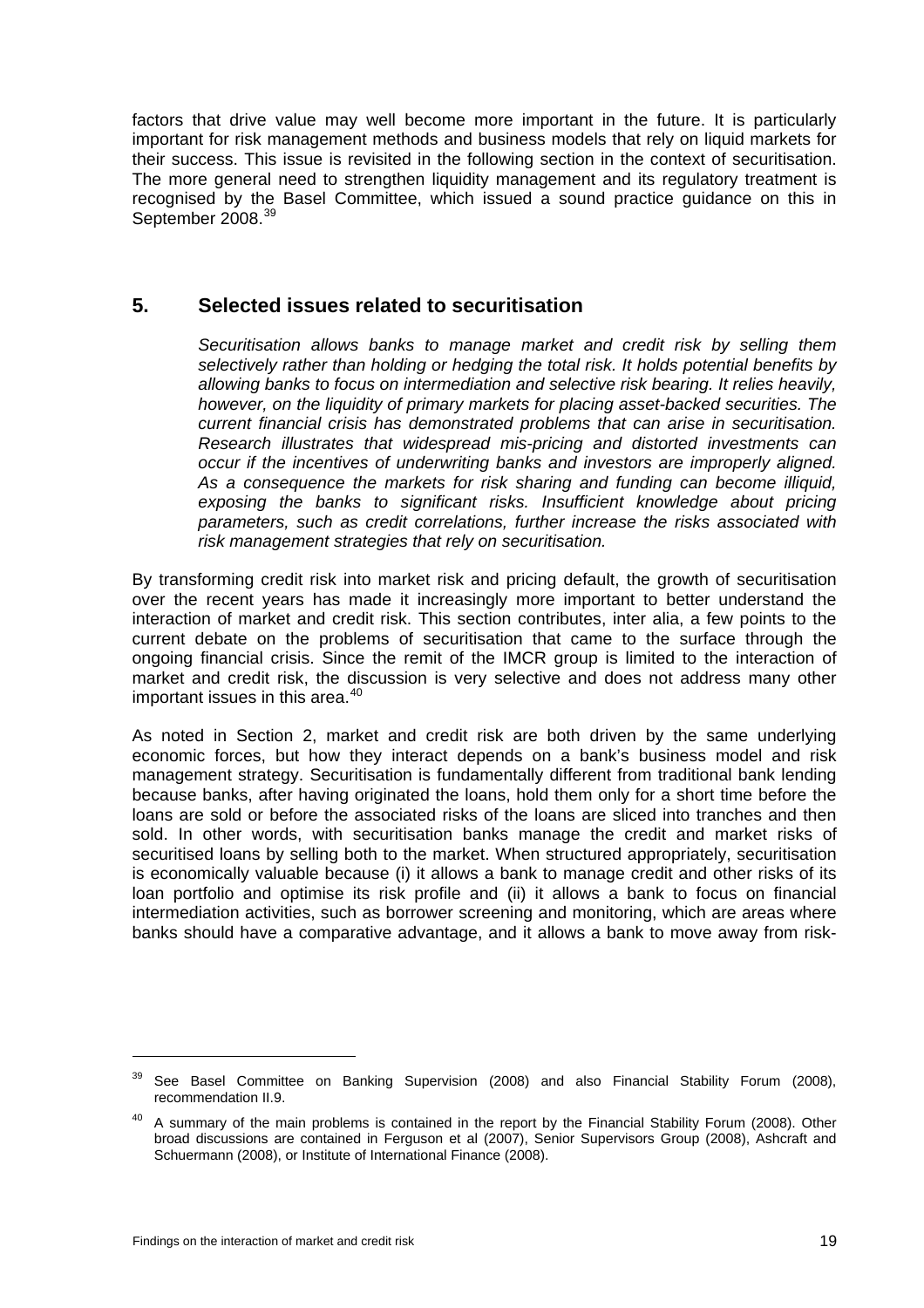bearing (where it may have little comparative advantage) toward risk-sharing with other market participants, including other banks.<sup>[41](#page-27-0)</sup>

The recent experience suggests, however, that incentive problems at various stages of the securitisation process can lead to severe mis-pricing and distorted investments. For example, if the incentives of originators are not sufficiently aligned with those of the holders of risk then banks' intermediation function, including screening and monitoring of borrowers, can be severely impaired. Once these problems become apparent to the wider market, risk sharing markets become dysfunctional or even disappear. If securitisation markets become illiquid, banks can be exposed to heightened risk from exposures to both credit risk (defaults), for example as loans can no longer be securitised, and to market risk from changes in the mark-to-market value of the securitised assets. In addition, when risk-sharing markets become illiquid, the signals from prices can become distorted or even disappear, rendering risk measurement especially challenging.

Because securitisation relies on the presence of liquid markets for sharing the risks of securitised assets, it is important that securitisation practices help to promote the liquidity of risk sharing markets, for example by solving the above problems. Economic research suggests that an important element in aligning the incentives between underwriters and investors is that banks retain a sufficiently strong economic interest in the securitised assets they sell. In general, this would mean retaining some exposure to securitisation cash flows whose payoffs are especially sensitive to how well the bank performs its origination, monitoring and servicing activities.<sup>[42](#page-27-1)</sup>

A further requirement for well functioning markets is that investors in securitisation instruments should have a firm understanding of the associated risks. Recent events exposed deficits in this understanding that were partly related to problems with the availability of information and to the complexity of certain securitisation structures that obscured the links between the performance of the underlying assets and the price of the instruments. For example, the price of CDO tranches is very sensitive to unobservable factors such as forward-looking perceptions of credit default correlations. For more complex structures (re-securitisations, synthetic transactions etc), the sensitivity to unobservables is even more severe, making such products very difficult to hedge or price.

Analysis in selected IMCR studies illustrates the importance of underlying assumptions in the pricing of credit risk transfer instruments with the examples of single name CDS and CDS  $\frac{1}{2}$  index tranches that have become an industry reference point.<sup>[43](#page-27-2)</sup> Depending on the particular model assumptions adopted, the implied parameters that are used to price the assets may

 $\overline{a}$ 

<span id="page-27-0"></span><sup>41</sup> See Jiangli et al (2007). In addition, Cerasi and Rochet (2008), a paper which was presented at IMCR's conference in Berlin, discusses these issues.

<span id="page-27-1"></span> $42$  In some settings, appropriate incentives are provided when originators retain the first loss tranche. In recent years these tranches were increasingly sold by originators. Still, even this may not necessarily be sufficient in either theory or practice. For example, many originators retained the equity tranche of their securitisations and the financial crisis still broke out. Moreover, some argue that such a "skin in the game" approach could be circumvented through hedging with CDS, although it is not clear that there are enough reference entities in CDS markets to offer viable hedging options for most CDOs. Alternative techniques used by underwriters with a similar purpose are to equip structured products with excess collateral or save some of the interest rate proceeds in a special account. All three techniques would make underwriters bear some losses when underlying assets default. In addition, it is important to note that such techniques would not address all of the incentive issues that have been identified during the recent crisis. For example, conflicts of interest in the activities of credit rating agencies would not be affected.

<span id="page-27-2"></span><sup>43</sup> Scheicher (2006) and Tarashev and Zhu (2008). Some securitisations embed credit derivatives, but similar valuation problems apply to securitisations that do not.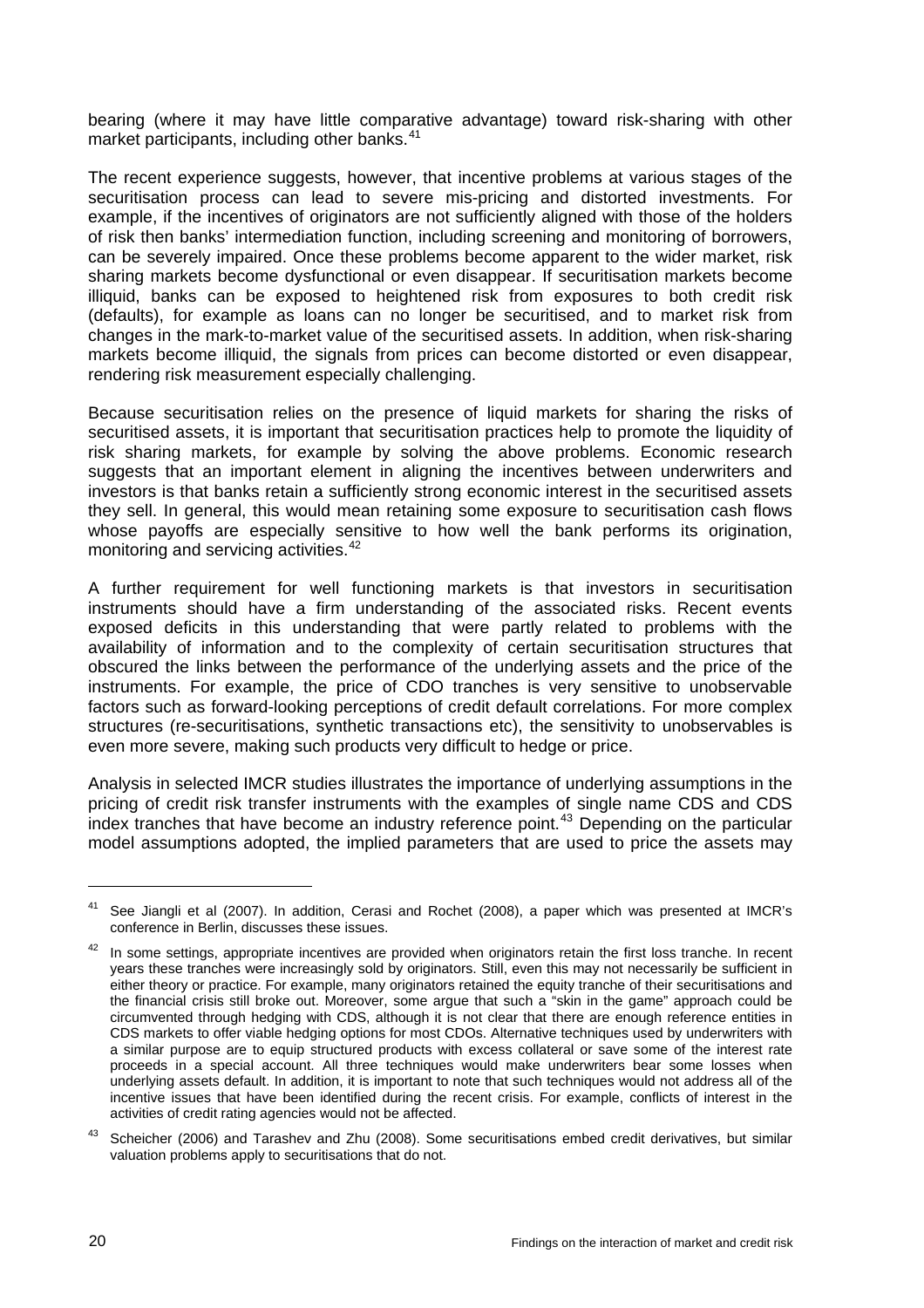differ substantially, suggesting that there may be substantial basis risk when using these implied parameters for hedging. On balance, valuation and risk measurement in the context of structured finance instruments is subject to high levels of model uncertainty, which should be explicitly incorporated in the analysis of the risk associated with these positions.<sup>[44](#page-28-0)</sup> Failure to fully take account of this uncertainty, in particular in complex forms of securitisation, was one of the contributing factors to the crisis.

<span id="page-28-0"></span><sup>44</sup> See also Financial Stability Forum (2008), recommendation II.12.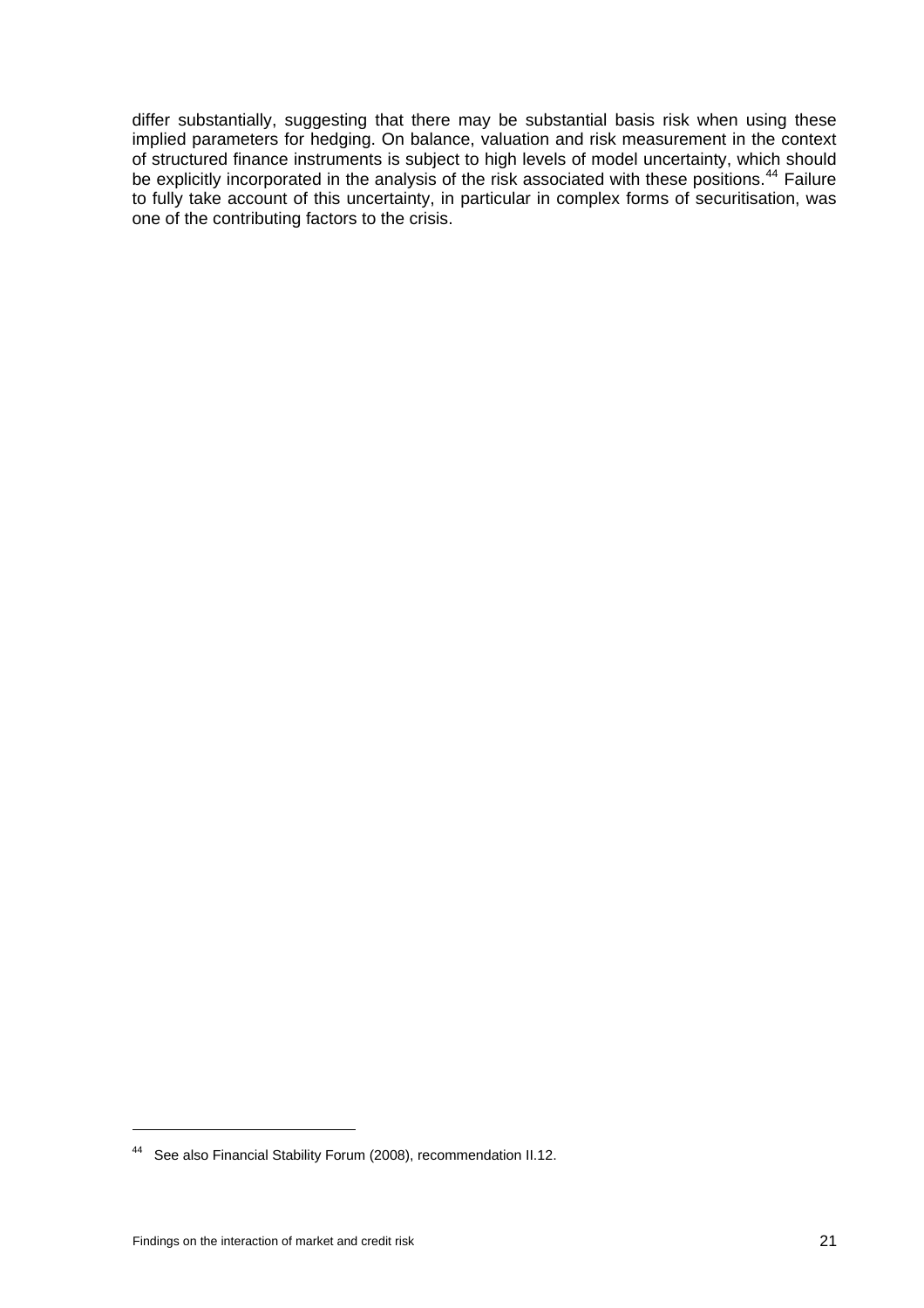# <span id="page-29-0"></span>**References**

Artzner, P, F Delbaen, J-M Eber and D Heath (1999): "Coherent measures of risk", *Mathematical Finance*, vol 9, pp 203–228.

Alessandri, P and M Drehmann (2007): *An economic capital model integrating credit and interest rate risk*, working paper.

Åsberg, P and H Shahnazarian (2008): "Macroeconomic impact on expected default frequency", *Sveriges Riksbank Working Paper Series*, no 219.

Ashcraft, A and T Schuermann (2008): "Understanding the securitization of subprime mortgage credit", *Federal Reserve Bank New York Staff Report*, no 318, March.

Basel Committee on Banking Supervision (2006): *[International convergence of capital](http://www.bis.org/publ/bcbs107.htm)  [measurement and capital standards: a revised framework](http://www.bis.org/publ/bcbs107.htm), comprehensive version,* Basel, June.

——— (2008): *Principles for sound liquidity risk management and supervision*, Basel, September.

——— (2009a): *Proposed revisions to the Basel II market risk framework*, consultative document, Basel, January.

——— (2009b), *Guidelines for computing capital for incremental risk in the trading book*, consultative document, Basel, January.

Black, F and J C Cox (1976): "Valuing corporate securities: Some effects of bond indenture provisions", *Journal of Finance*, vol 31, pp 351–367.

Breuer, T, M Jandacka, K Rheinberger and M Summer (2008): "Regulatory capital for market and credit interaction: is current regulation always conservative?", *Deutsche Bundesbank Discussion Paper Series 2*, no 14.

Cerasi, V and J-C Rochet (2008): "Solvency regulation and credit risk transfer", working paper.

Cuenot, S, N Masschelein, M Pritsker, T Schuermann and A Siddique (2006), *Interaction of market and credit risk: Framework and literature review*, mimeo.

Drehmann, M, S Sorensen and M Stringa (2008): "The integrated impact of credit and interest rate risk on banks: An economic value and capital adequacy perspective", *Bank of England Working Paper no 339*, January.

Ferguson Jr, Roger W, P Hartmann, F Panetta and R Portes (2007): *International financial stability, Geneva reports on the world economy*, no 9.

Financial Stability Forum (2008): *Report of the Financial Stability Forum on enhancing market and institutional resilience*, Basel, April.

Finger, C (2000): "Toward a better estimation of wrong-way credit exposure", *RiskMetrics Working Paper*, 1 May.

Fiori, R and S Iannotti (2008): *The interaction of market and credit risk: An application of a factor-augmented vector autoregressive (FAVAR) approach to Italy*, working paper.